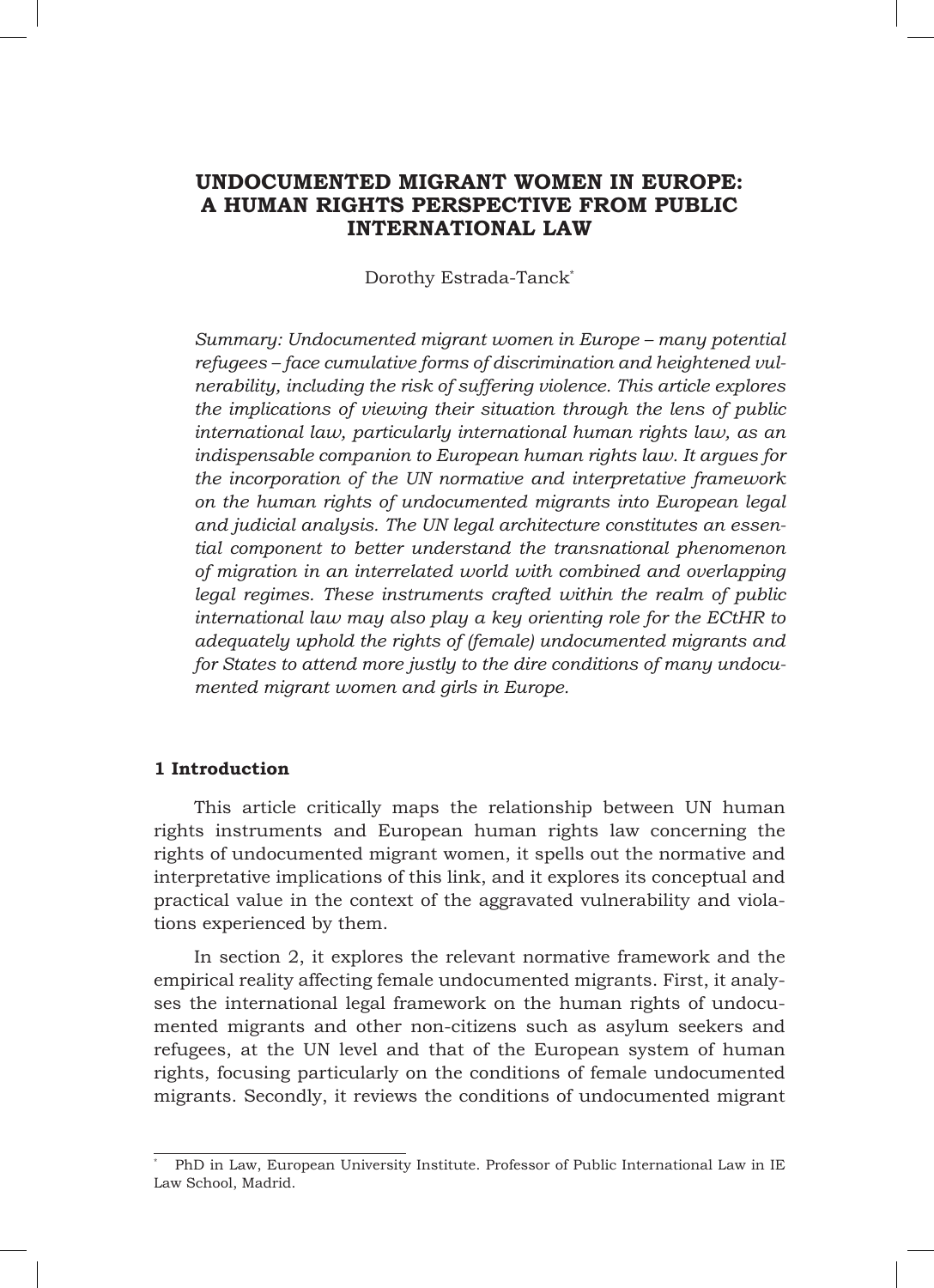120 *Dorothy Estrada-Tanck: Undocumented Migrant Women in Europe: A Human Rights Perspective...* 

women and girls in Europe, highlighting their situation of aggravated vulnerability.

As a result of contrasting the normative and the factual spheres affecting female undocumented migrants, in section 3 the paper explores the reactions produced by international and European human rights bodies, including judicial responses by the European Court of Human Rights.

Finally, in section 4, the paper provides some conclusions that reflect upon the potentials and limitations of the current legal framework in upholding key values at the heart of European human rights instruments and democratic values – particularly relevant in light of the current humanitarian crisis of refugees in Europe.

## **2 Undocumented female migrants: normative and empirical approaches**

As a necessary starting point, this section addresses the general definition of 'undocumented migrant', as well as its differences from the legal figures of 'asylum seeker' and 'refugee' to clarify the specific normative implications in each type of situation. Then it explores the international legal framework applicable to the condition of undocumented migrants, particularly women, from the perspectives both of the UN and the European systems of human rights. Finally, it addresses the main differentiated risks and types of violence faced by undocumented migrant girls and women in Europe, as well as the vulnerabilities experienced more specifically by female undocumented migrant domestic workers.

## *2.1 Who is an undocumented migrant?*

According to current data, the International Organization for Migration (IOM) estimated in 2012 that that there were 214 million international migrants worldwide, that is, persons living and/or working in a country other than that of their birth or citizenship.<sup>1</sup> The total number of international migrants increased over a period of 10 years from an estimated 150 million in 2000 to 214 million in 2010; in other words, 3.1% of the world's population, or one in every 33 persons in the world today, are migrants. If considered in the aggregate, migrants would constitute the fifth most populous country in the world.2 However, it is hard to provide

<sup>1</sup> International Organization for Migration*, World Migration Report 2011: Communicating Effectively About Migration* (International Organization for Migration 2011) 49.

<sup>&</sup>lt;sup>2</sup> See the International Organization for Migration (IOM) <www.iom.sk/en/about-migration/migration-in-the-world>; and <www.unfpa.org/migration> both accessed 2 December 2016.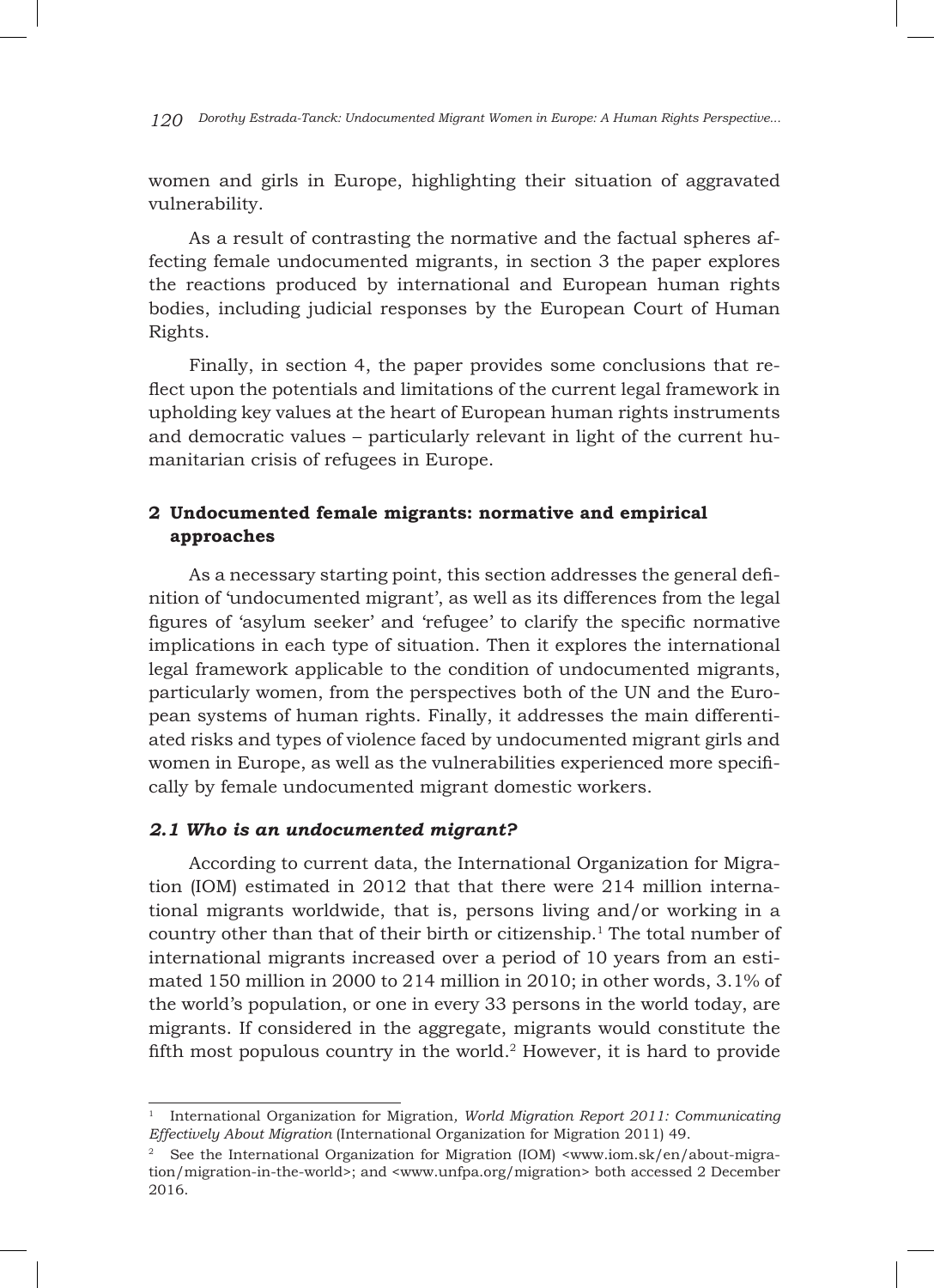an exact number of undocumented migrants, precisely because of their irregular legal status.

While the legal framework presents a definition of 'migrant worker' – applicable both to documented and undocumented migrant workers – it does not offer a more general definition of the migrant person, particularly for those migrants that are in an irregular situation regarding their entry to or residence in a given State. There is one notable exception, which is taken up in Advisory Opinion 18/03 of the Inter-American Court of Human Rights of  $2003<sup>3</sup>$  which defines 'migrant' as 'any person who emigrates' – 'leaves a State in order to transfer to another and establish himself there' – or 'immigrates' – 'enters another State in order to reside there'.

Specifically with the words 'undocumented migrant', this paper understands those persons without a residence permit authorising them to regularly stay or work in their country of destination. They may have been unsuccessful in the asylum procedure, have overstayed their visa or have entered the relevant country irregularly. The routes to becoming an undocumented migrant are complex, and at times the result of arbitrary policies and procedures over which the migrant has little or no control.

Regarding some of the receiving regions and countries in the developed world,4 civil society actors addressing this field in Europe, for example, estimate that the majority of undocumented migrants enter Europe legally, but after a period of time experience difficulties and find themselves without the relevant permit for residence or employment. It has been stressed that 'irregularity is caused by an administrative infringement and not a criminal offence. It is often a process fuelled by exploitation, redundancy, misinformation and administrative delays'.5 Civil society in the US has also highlighted immigrant rights as a means to test the condition of human rights in society at large, by signalling that: '[W] hen the government has the power to deny legal rights and due process to one vulnerable group, everyone's rights are at risk'.6

<sup>3</sup> Inter-American Court of Human Rights, 'Juridical Condition and Rights of Undocumented Migrants'*,* Advisory Opinion OC-18/03 (AO 18/03) requested by the United Mexican States, 17 September 2003, para 69(a) to (e).

<sup>4</sup> Possibly in contrast to popular perception, the receiving countries with the highest number of migrants, in terms of the percentage of their total population, are not in the Global North. Countries with a high percentage of migrants include Qatar (87%), United Arab Emirates (70%), Jordan (46%), Singapore (41%), and Saudi Arabia (28%); see <www.iom.int/world-migration> accessed 2 December 2016.

<sup>5</sup> Platform for International Cooperation on Undocumented Migrants (PICUM) <www. picum.org/en/our-work/undocumented-migrants/> accessed 2 December 2016; PICUM leads a 'network of concerned individuals and organizations committed to ensuring real sustainable change for undocumented migrants by informing and influencing policy makers'.

<sup>6</sup> See American Civil Liberties Union, 'ACLU's "Immigrants" Rights Project' <www.aclu. org/issues/immigrants-rights> accessed on 2 December 2016.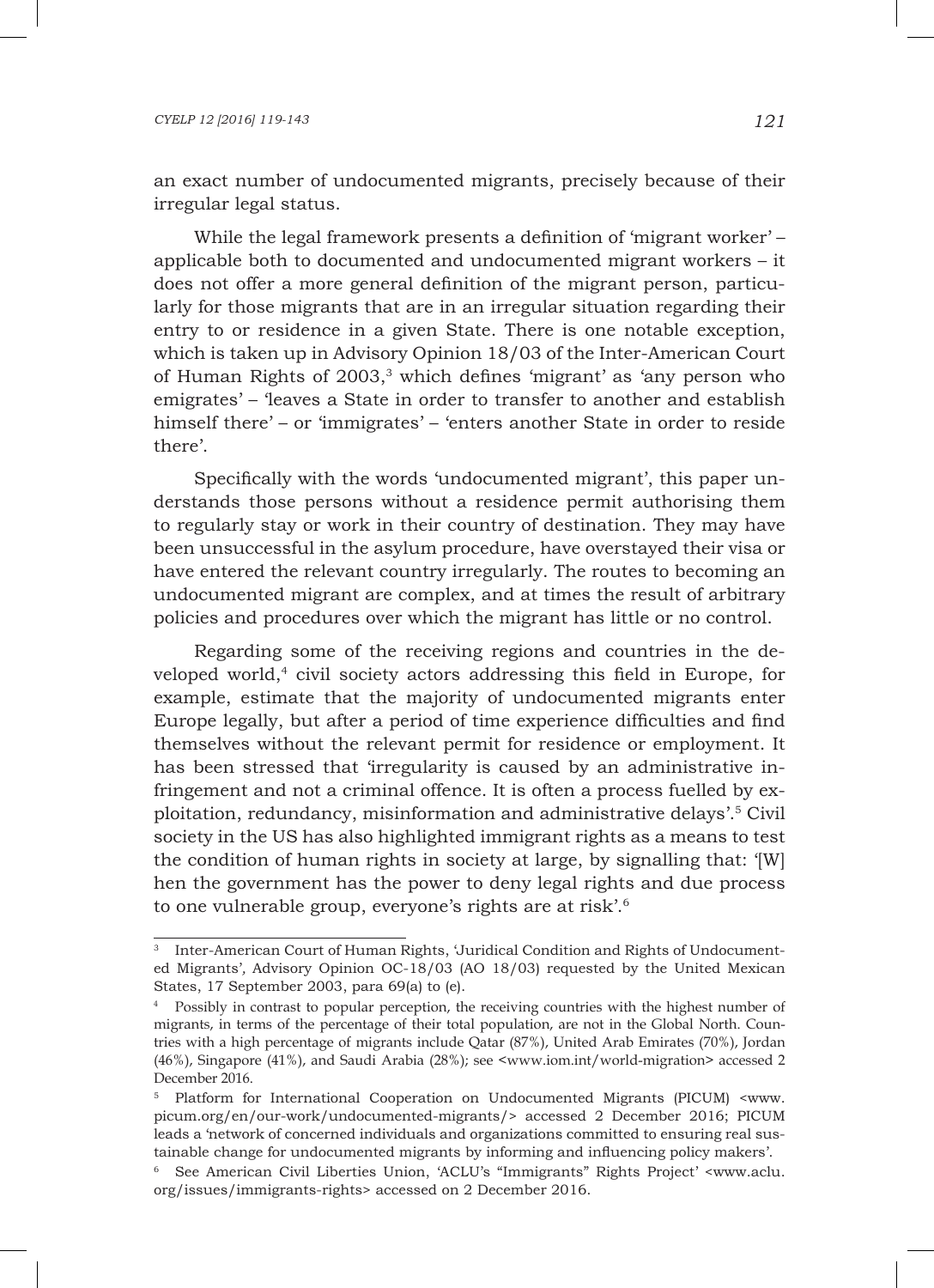Returning to legal definitions in the realm of UN instruments, the International Convention on the Protection of the Rights of All Migrant Workers and Members of their Families  $(CRMW)$ ,<sup>7</sup> in article 2.1, offers a definition of 'migrant worker' as 'a person who is to be engaged, is engaged or has been engaged in a remunerated activity in a State of which he or she is not a national'. In article 5, the CRMW clarifies that migrant workers and members of their families:

(a) Are considered as *documented* or in a regular situation if they are authorised to enter, to stay and to engage in a remunerated activity in the State of employment pursuant to the law of that State and to international agreements to which that State is a party; and

(b) Are considered as *non-documented* or in an irregular situation if they do not comply with the conditions provided for in subparagraph (a) of the present article.

With this legal definition as a background, one may also point out that people do not move from their place of origin or residence following neat and clear-cut legal taxonomies, but rather that in social reality migratory flows are mixed and complex. Because of this, let us turn to the main differences between undocumented migrants and other categories of non-citizens under public international law.

## *2.1.1 Undocumented migrants, asylum seekers, and refugees*

Undocumented migrants are usually termed 'economic migrants' escaping poverty and deprivation, differentiating them from refugees escaping persecution and armed conflict. Let us bear in mind, though, that people seeking 'asylum' or 'refuge' are requesting or are in need of precisely the proper 'documents' where the status of 'refugee' is recognised. As such, many undocumented migrants – insofar as their situation is dependent on the granting (or not) of official State 'documents' – are asylum seekers or potential refugees expectant of recognition or regularisation of their condition. That being said, the specific legal figure of 'refugee', distinct from that of 'undocumented migrant' or other 'non-citizens', merits attention. The current humanitarian crisis experienced by persons fleeing mainly from Syria, but also from Libya, Iraq and Afghanistan, gives an additional reason to consider the particular vulnerability of refugees.

<sup>7</sup> International Convention on the Protection of the Rights of All Migrant Workers and Members of Their Families UNGA Res 45/158, annex, 45 UN GAOR Supp No 49, 262, UN Doc A/45/49 (1990) (adopted 18 December 1990, entered into force 1 July 2003) 2220 UNTS 3.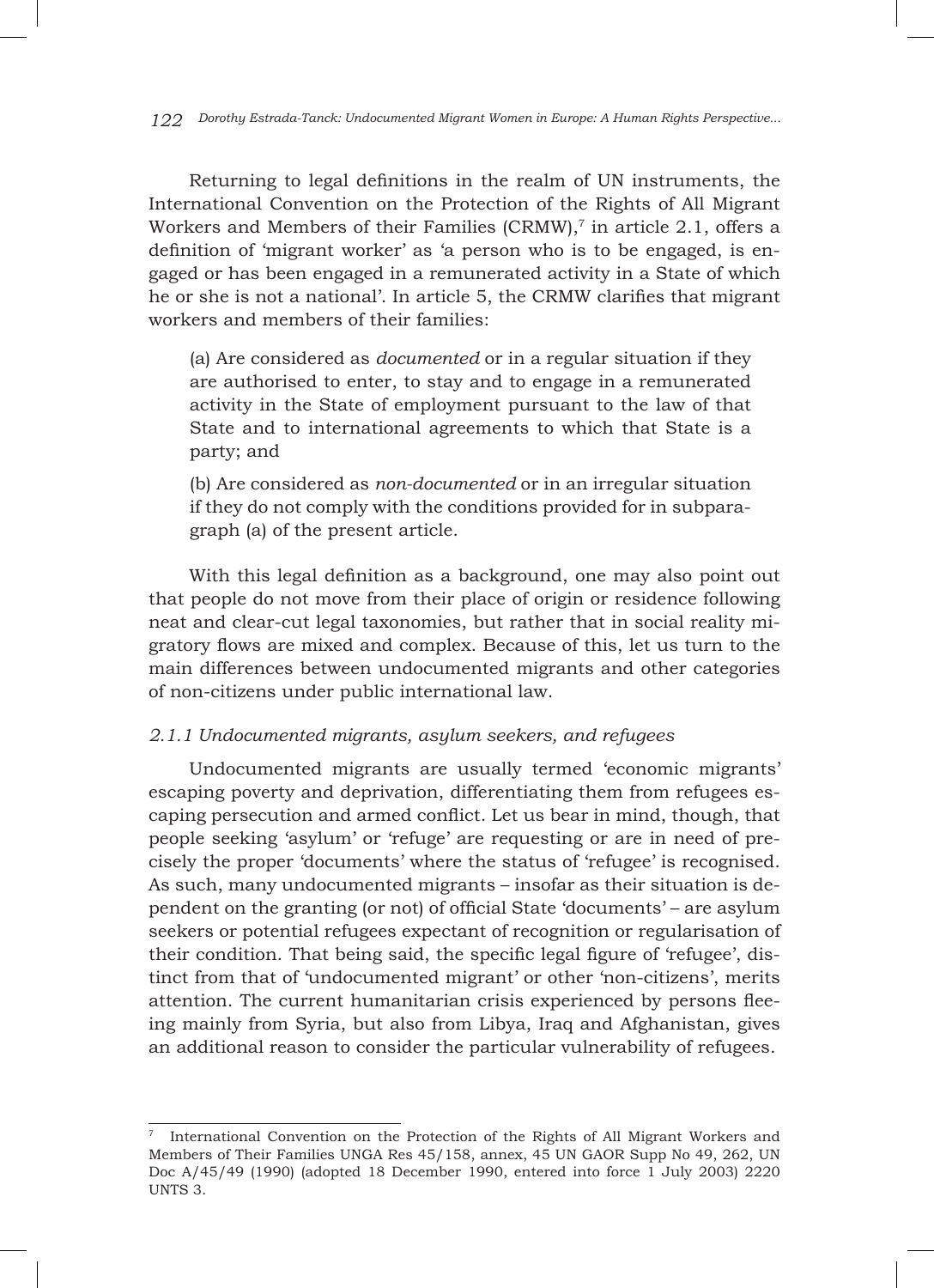The two basic instruments of international refugee law, the 1951 Convention on the Status of Refugees and its 1967 Protocol, define a refugee as a person who is outside his or her country of nationality or habitual residence; has a well-founded fear of being persecuted because of his or her race, religion, nationality, membership of a particular social group or political opinion; and is unable or unwilling to avail him or herself of the protection of that country, or to return there, for fear of persecution.8 Their situation is often so dangerous and intolerable that they cross national borders to seek safety in nearby countries, and thus become internationally recognised as 'refugees' with access to assistance from States, the UN High Commissioner for Refugees (UNHCR), and other organisations. People who meet the refugee definition deserve State protection (generically called 'asylum' – hence the term 'asylum seekers') and are entitled to the rights and are bound by the duties contained in the 1951 Convention.9

Let us also recall that article 33 of the Refugee Convention sets forth an obligation of protection of refugees by prohibiting States from expelling or returning them when they face a risk to their life or freedom ('*refouler*'). In a complementary manner, article 3 ECHR (1950), article 3 of the UN Convention Against Torture, and article 7 of the International Covenant on Civil and Political Rights (ICCPR) all include an obligation of protection of any person confronting a risk of torture or inhuman or degrading treatment, an obligation that is not subject to exception and constitutes *ius cogens*. The expansion of the status of 'refugee' under this definition grounds the entitlement of the person to 'subsidiary protection' from the State. Thus, both under refugee law and human rights law, the risk of persecution and risk of torture or ill-treatment have become wellestablished conditions for triggering an obligation of protection from the State under the principle of *non-refoulement*. 10 A recent interpretation of

<sup>8</sup> See art 1A(2) of the Convention relating to the Status of Refugees, adopted on 28 July 1951 by the UN Conference of Plenipotentiaries on the Status of Refugees and Stateless Persons convened under General Assembly Resolution 429 (V), which entered into force on 22 April 1954. See also the Protocol on the Status of Refugees, approved in New York on 31 January 1967 and which entered into force on 4 October 1967, in conformity with Article VIII. The Protocol opens up the definition of refugee of the 1951 Convention to universal application, by suppressing the reliance on occurrences having happened before 1 January 1951 and by eliminating any geographic limitation in the applicability of the 1951 Convention (given the 1951 definition is confined only to Europe).

<sup>9</sup> For the recognition of the status of refugee as a declaratory (and not constitutive) act, as well as on the institution of asylum as predating the international legal regime for refugees, see María-Teresa Gil-Bazo, 'Refugee Status, Subsidiary Protection, and the Right to be Granted Asylum under EC Law' (November 2006) Research Paper No 136, Refugee Studies Centre, Oxford University, UK-UNHCR Policy Development and Evaluation Service.

<sup>10</sup> See the analysis by Aoife Duffy, 'Expulsion to Face Torture? *Non-refoulement* in International Law' (2008) 20(3) International Journal of Refugee Law, 373. See also American Convention on Human Rights, art 22, para 8; and African Charter on Human and People's Rights, art 5.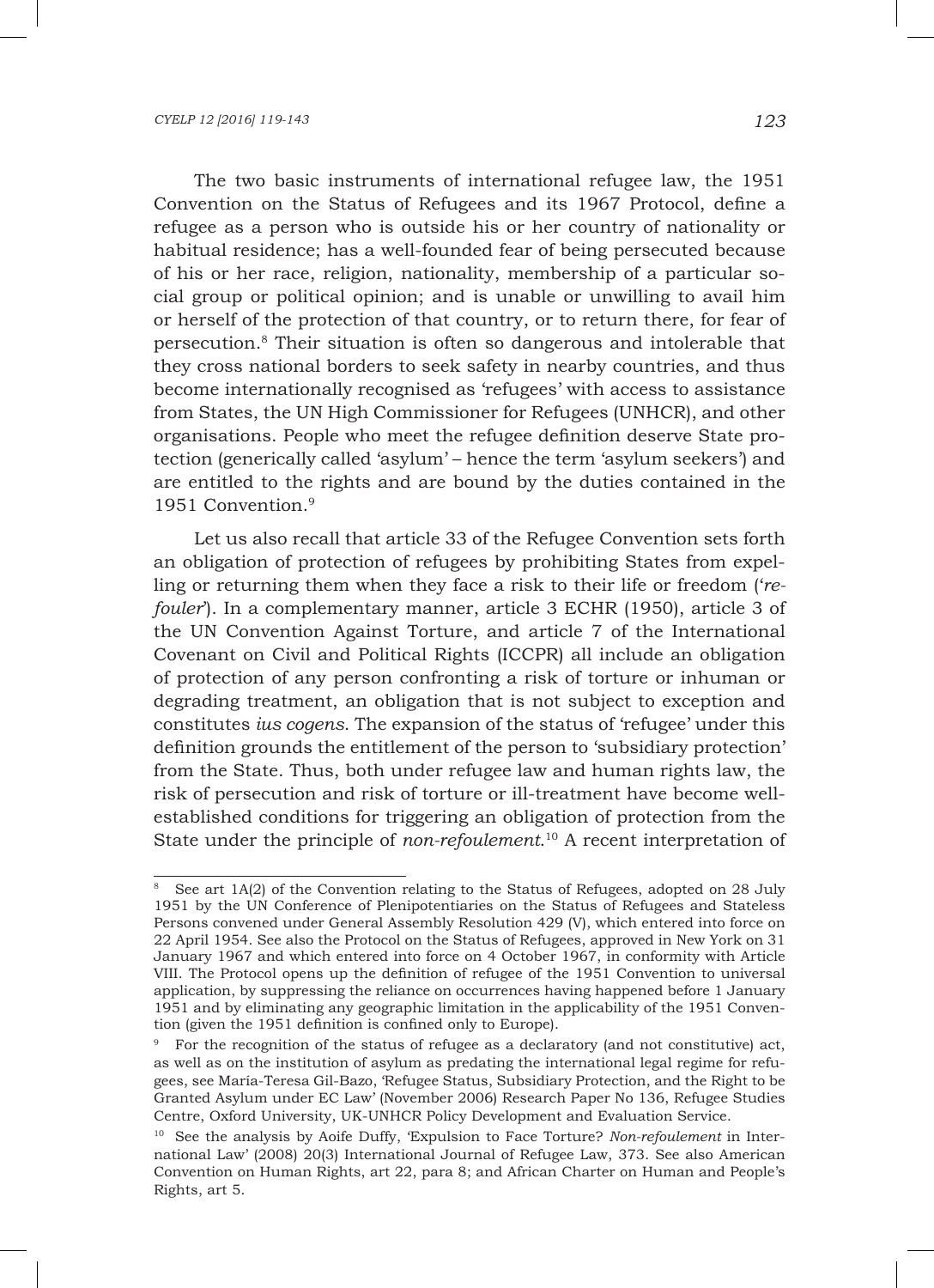the UN Convention on the Elimination of Discrimination Against Women (CEDAW), provided by the UN CEDAW Committee in 2014, suggests a further enhancement of the applicability of the *non-refoulement* obligation to cover cases of 'serious forms of discrimination against women, including gender-based violence'.11

Let us now turn to analyse how the global and European legal regimes have developed and interpreted human rights standards affecting undocumented migrants, particularly female migrants, and the implications of the relationship between both normative frameworks.

## *2.2 The normative legal framework for the human rights of migrants*

This section explores the international legal regime concerning undocumented migrants in general, at the levels of the UN and European systems of human rights. This sets the stage for focusing more specifically on the situation of undocumented migrant women and girls and the response by human rights actors towards their condition of structural vulnerability.

#### *2.2.1 The UN System*

Based on the principles of equality and non-discrimination, the UN legal framework has consistently reaffirmed the human rights of *all* migrants and the prohibition of discrimination founded on national or social origin.12 Only one of the nine core treaties in the whole UN human rights treaty system refers to migrants – specifically to migrant workers and their families. The 1990 International Convention on the Protection of the Rights of All Migrant Workers and Members of their Families (CRMW), which entered into force in 2003, refers as its name suggests to the rights of *all* migrant workers, ie both documented and undocumented migrant workers, and members of their families.13 Part IV of the CRMW also provides for additional rights specifically for documented migrant workers. The CRMW constitutes the only human rights treaty with the

 $11$  See CEDAW, 'General recommendation no 32 on the gender-related dimensions of refugee status, asylum, nationality and statelessness of women' (CEDAW/C/GC/32, 14 November 2014) para 22.

<sup>&</sup>lt;sup>12</sup> See the general basis in arts 1(3) and 55 of the UN Charter and specific mention in art 2 of the Universal Declaration of Human Rights (adopted 10 December 1948) UNGA Res 217 A (III), UN Doc A/810, 71 (1948).

<sup>&</sup>lt;sup>13</sup> The Convention was drafted based on two prior instruments, the International Labour Organization (ILO) Migration for Employment Convention of 1949 (No 97) and the ILO Migrant Workers (Supplementary Provisions) Convention of 1975 (No 143), which together constitute what has been called the 'international charter on migration'; see P Taran, 'Clashing Worlds: Imperative for a Rights-based Approach to Labour Migration in the Age of Globalization' in V Chetail (ed), *Mondialisation, migration et droits de l´homme: le droit international en question/Globalization, Migration and Human Rights: International Law under Review* (vol 2, Bruylant 2007) 403, 421.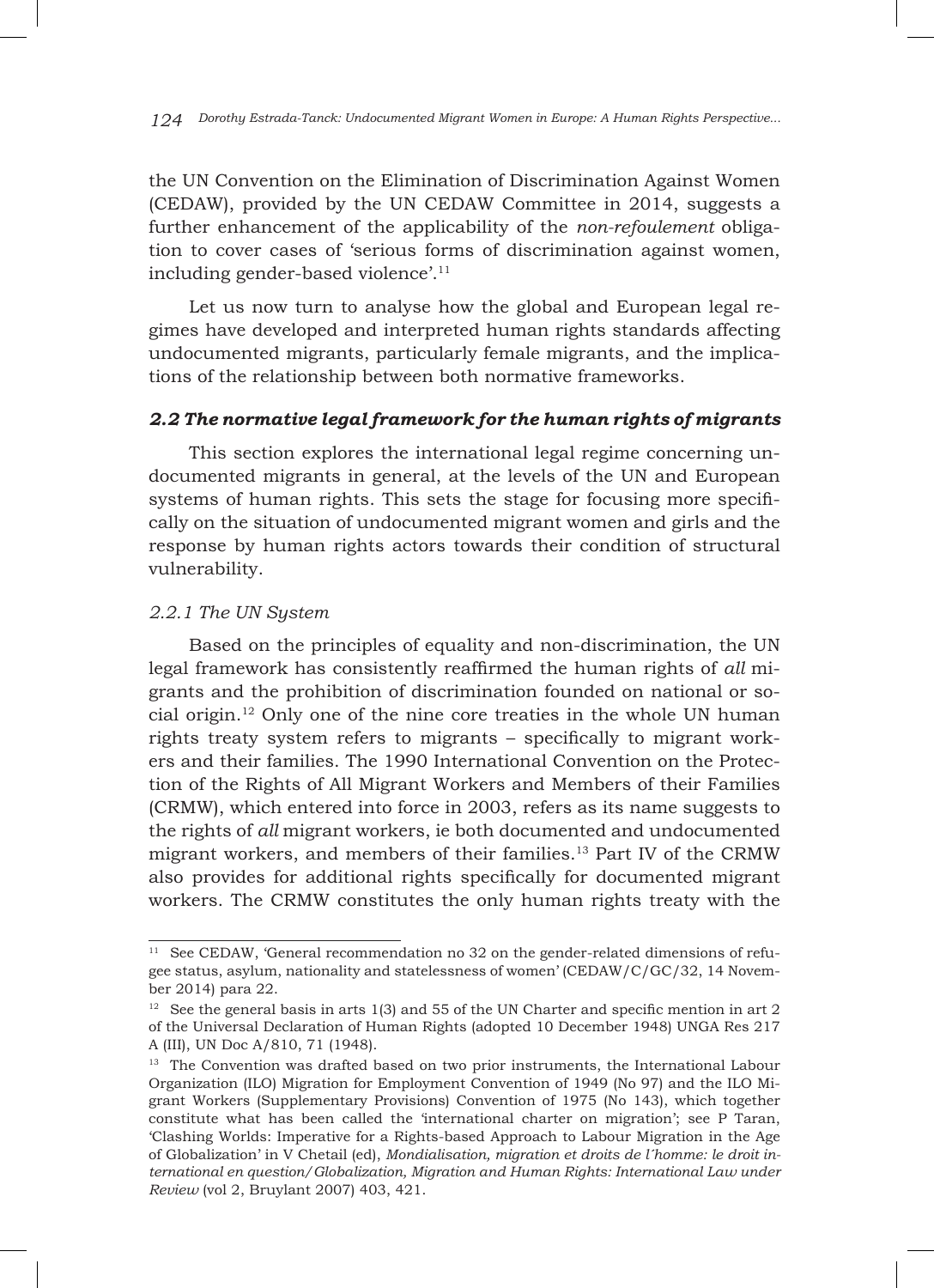universal aspiration that places existing human rights standards in the specific context of migration.

Within the member states of the CRMW, one may find mostly countries of origin but also some countries of transit and/or hosting of large numbers of migrants, such as Mexico and Turkey. Among ratifying States, there are countries from almost all regions of the world, except for the EU. However, 11 Member States of the EU have ratified one or both of the Conventions of the International Labour Organization (ILO) which served as a basis for the CRMW (nos 97 and 143), and two non-EU European States, Turkey and Albania, are parties to the CRMW; this is an interesting fact if one considers Turkey is at the time of writing the host country of the majority of migrants deriving from the armed conflict in Syria. While most of these persons are refugees, others will foreseeably find themselves in the position of undocumented migrants and/or will possibly deserve overlapping protection from different legal instruments, including the CRMW.

Other human rights treaty bodies have also consistently reaffirmed the applicability of all human rights – civil, political, economic, social and cultural – to migrant persons and the prohibition of discrimination based on national origin or immigration status.14

For the effects of expulsion of non-nationals from a State's territory, and the obligations of European States in this context, let us recall article 13 of the International Covenant on Civil and Political Rights (ICCPR, to which most European and EU States are Parties). Under the ICCPR, migrants enjoy specific guarantees of due process and review against expulsion measures, including the right to defence and the right to legal representation. Article 13 ICCPR, though, only includes explicitly 'lawful aliens':

<sup>&</sup>lt;sup>14</sup> See art 27 of the International Covenant on Civil and Political Rights, UNGA Res 2200A (XXI), 21 UN GAOR Supp No 16, 52, UN Doc A/6316 (adopted 16 December 1966, entered into force 23 March 1976) 999 UNTS 171 (ICCPR) which refers to ethnic, religious and linguistic minorities; art 30 of the Convention on the Rights of the Child, UNGA Res 44/25, UN GAOR Supp No 49, 167, UN Doc A/44/49 (1989) (adopted 20 November 1989, entered into force 2 September 1990) and art 5 of the Vienna Declaration and Programme of Action, adopted by the World Conference on Human Rights, Vienna, 25 June 1993); Declaration on the Human Rights of Individuals Who Are Not Nationals of the Country in which They Live, UNGA Res 40/144 (13 December 1985) UN Doc A/RES/40/144; UNHRC, 'ICCPR General Comment 15: The Position of Aliens under the Covenant' (11 April 1986); UNHRC, 'ICCPR General Comment 23: The Rights of Minorities (art 27) (1994)', indicating that the rights of art 27 ICCPR also apply to migrant workers; Committee on the Elimination of Racial Discrimination General Recommendation No 30, Discrimination against Non-Citizens (2004); Committee on the Rights of the Child General Comment No 6, Treatment of Unaccompanied and Separated Children Outside Their Country of Origin (2005); and Committee on the Elimination of Discrimination Against Women General Recommendation No 26 on Women Migrant Workers (2008).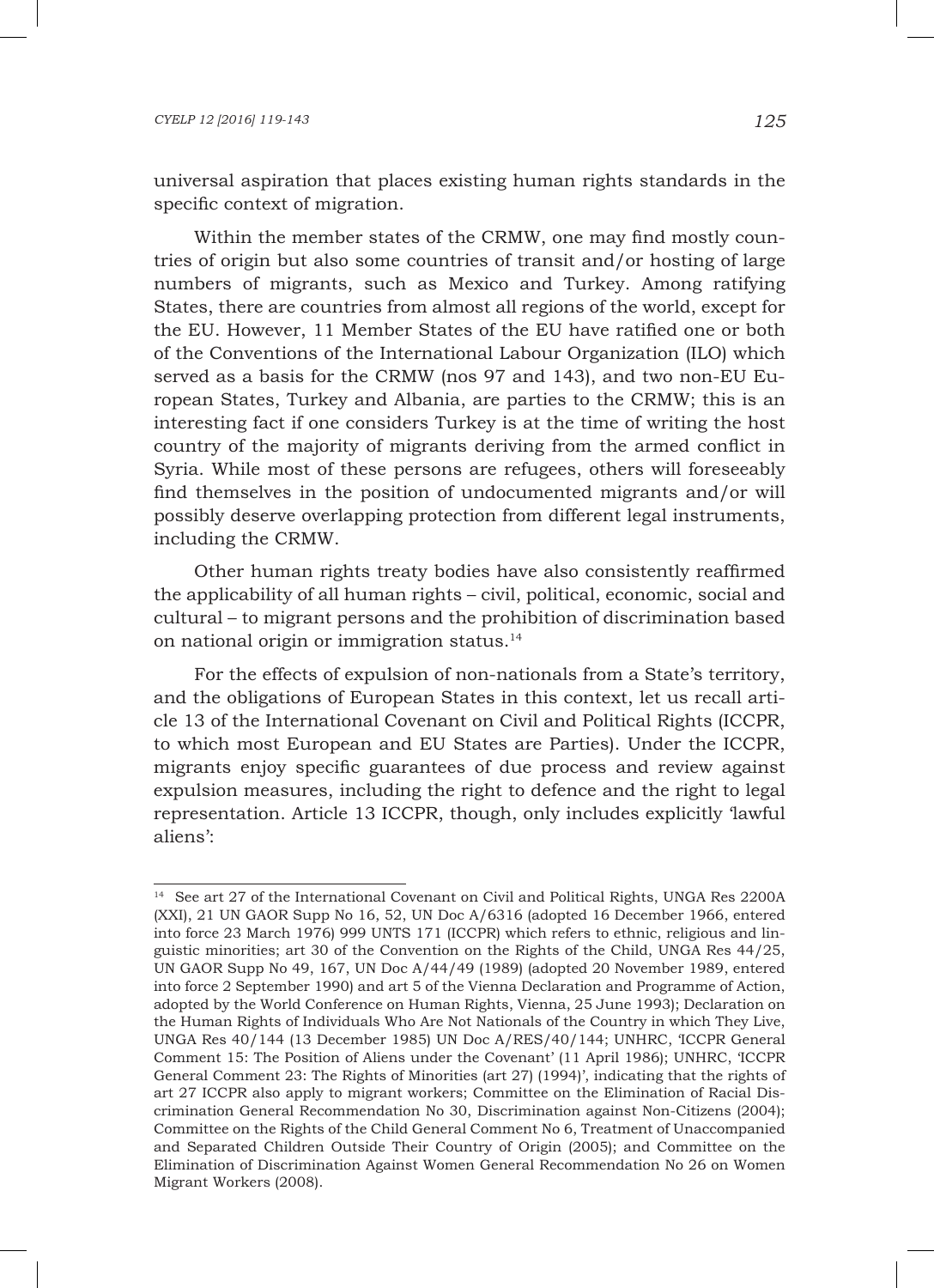An alien *lawfully* in the territory of a State Party to the present Covenant may be *expelled* therefrom only in pursuance of a decision reached in *accordance with law* and shall, except where compelling reasons of national security otherwise require, *be allowed to submit the reasons against his expulsion* and to have his case *reviewed* by, and be *represented* for the purpose before, the *competent authority* or a person or persons especially designated by the competent authority.

However, the obligation of protection towards undocumented migrants may be constructed under the more general ICCPR safeguards of the rights to non-discrimination (article 2), liberty and security of the person (article 9), due process of law (article 14) and equality before the law (article 26), understood as universal human rights and, in terms of the Covenant, applicable to *all* persons in the territory or under the jurisdiction of the State Party (article 2.1).

On the side of States, some of the concerns that are raised when the human rights of undocumented migrants are brought up are that they could restrict sovereign powers on immigration or endanger the economic stability and wellbeing of the national population. It has been argued that the human rights framework itself may offer an adequate balancing mechanism to allow for the exercise of State faculties, while at the same time promoting a coherent standard of respect and protection of fundamental human entitlements, central to constitutional democracies – many of which are receiving countries for migration. This 'human rights-sovereignty compromise' may shed light on ways of confronting the dilemma that anti-irregular immigration measures undoubtedly represent the idea of universal personhood and human dignity.<sup>15</sup>

In this respect, based on the legal framework, which has just been described, it must be reaffirmed that in speaking of the rights of migrants, the point of departure in the debate is not – as is often supposed – the national sovereignty of States and their ability to regulate territorial borders, but rather what the law, or different legal systems, have to say about such rights and the principles on which they are based. Indeed, the UN Special Rapporteur on the Human Rights of Migrants, François Crépeau, has highlighted the tendency observed in some declarations by public officials and the mass media to consider migrants who arrive in States and have not been invited to come, or to enter, as somehow not enjoying the same rights as other people. Such a pattern has led to the

<sup>&</sup>lt;sup>15</sup> See CM Rodríguez and R Rubio-Marín, 'The Constitutional Status of Irregular Migrants: Testing the Boundaries of Human Rights Protection in Spain and the United States' in MB Dembour and T Kelly (eds), *Are Human Rights for Migrants? Critical Reflections on the Status of Irregular Migrants in Europe and the United States* (Routledge 2011).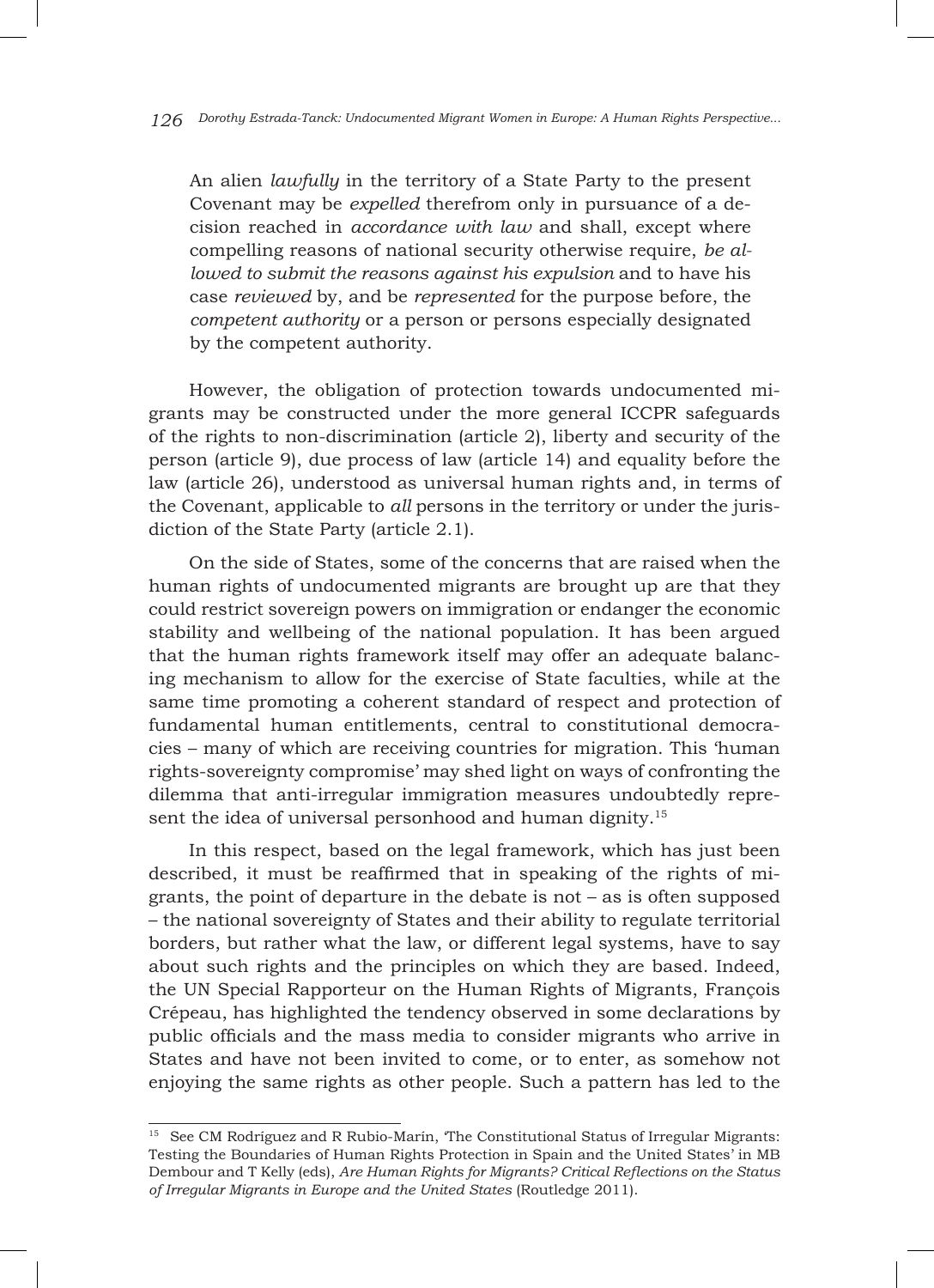creation of spaces of administrative discretion based on the underlying belief that there exist two kinds of human rights – those held by citizens, and those of a second-class category, held by non-citizens. It must be underlined though, as UN Special Rapporteur Crépeau has clarified, that international law is firm in laying down the standard that all human rights are to be enjoyed by all human beings, the only exceptions being those that are allowed by international human rights law itself.16 Public international law has been constructed, among other factors, precisely through the progressive understanding of State sovereignty as involving the responsibility of ensuring a series of values and living conditions for persons under the jurisdiction of States, *qua* persons with dignity, as a sufficient reason for the legal recognition and enjoyment of a set of rights.17 In that sense, the first assertion that needs signalling is that *universal human rights* are, in principle, applicable to all migrants, whether regular or irregular.

As Morten Kjaerum, Director of the EU Fundamental Rights Agency, recently emphasised, 'You do not need a visa or a residence permit to qualify for human rights. Simply being born is your passport to human rights protection'.18

### *2.2.2 The European System*

Let us now take a brief look at some of the aspects that are worth highlighting in terms of the protection of universal human rights of undocumented migrants, particularly women, in the European context.

<sup>&</sup>lt;sup>16</sup> Statements by F Crépeau at the debate on The Management of the External Borders of the EU and Its Impact on the Human Rights of Migrants: The Italian Experience. A Consultation between the UN Special Rapporteur on the Human Rights of Migrants, Mr François Crépeau, Civil Society, and Academia', organised by the Migration Policy Centre, Robert Schuman Centre for Advanced Studies of the European University Institute (EUI), with the support of the Open Society Foundations, and held at the EUI in Florence (Italy, 3 October 2012); details on file with the author. The event was held within the context of the Special Rapporteur's mission to Italy, as part of his year-long study of the human rights of migrants at the borders of the European Union. Drawing on his experiences of similar visits, he developed a thematic study which was presented to the Human Rights Council in June 2013. The study analysed EU migration management in the context of border management, not only in light of the programmes and policies of the individual States visited but also considering the overarching EU migration policy framework, which focuses on its impact on the human rights of migrants. See press release, 'UN Special Rapporteur on the human rights of migrants concludes his third country visit in his regional study on the human rights of migrants at the borders of the European Union: Italy' Rome (8 October 2012) <www.ohchr. org/EN/NewsEvents/Pages/DisplayNews.aspx?NewsID=12640&LangID=E> accessed 15 October 2012.

<sup>&</sup>lt;sup>17</sup> In this sense, see A Cassese, *International Law* (2nd edn, OUP 2005) 45.

<sup>&</sup>lt;sup>18</sup> M Kjaerum, 'Dignity and Rights of Irregular Migrants' (speech delivered at the 4<sup>th</sup> Fundamental Rights Conference, Warsaw, Poland, 21–22 November 2011) 2 (emphasis in the original) <http://fra.europa.eu/fraWebsite/attachments/MK-Speech-FRC-NOV2011.pdf> accessed 2 December 2016.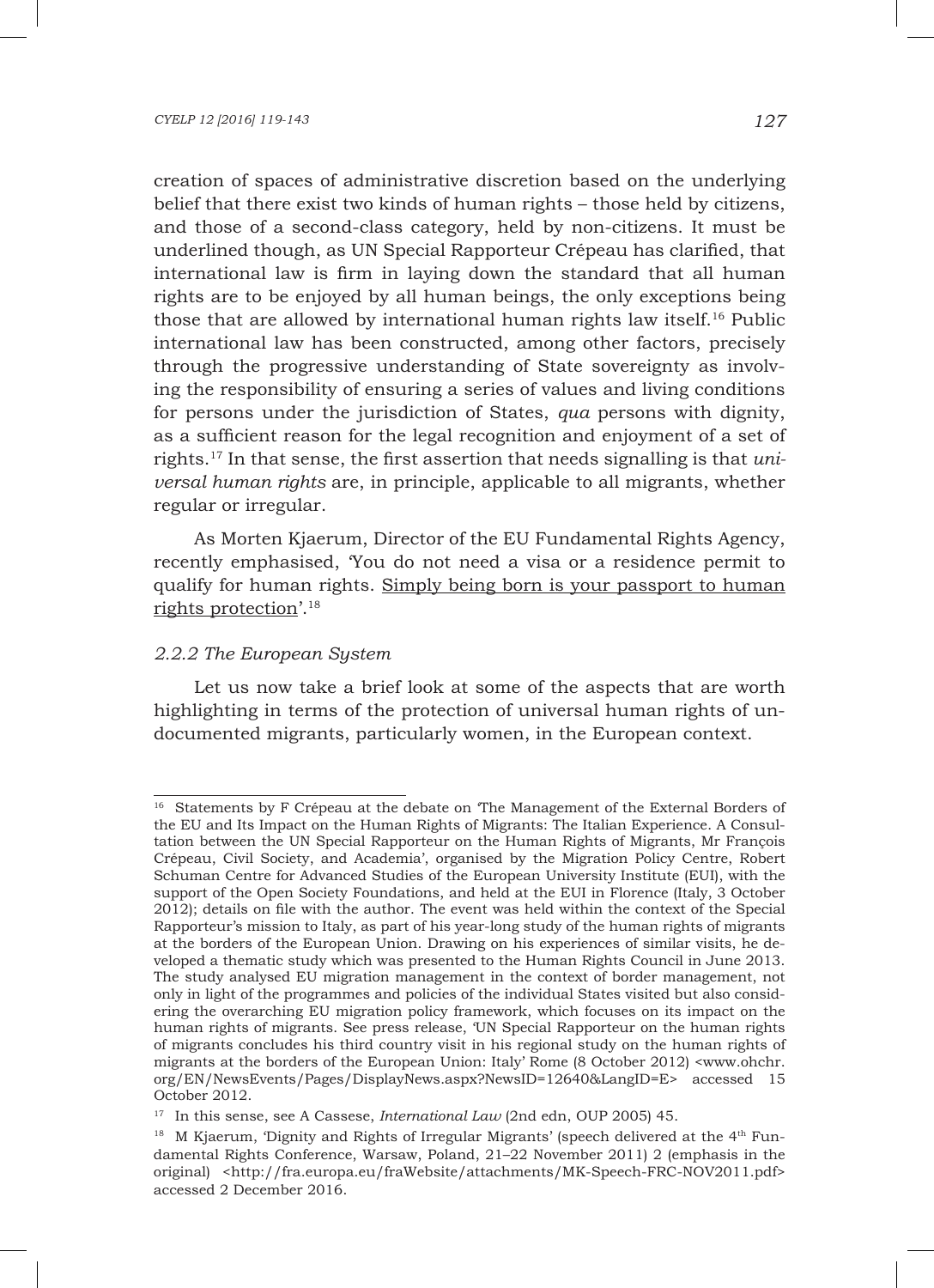At the normative level, the 1950 European Convention on the Protection of Human Rights and Fundamental Freedoms (ECHR), while not referring specifically to migrants, protects them insofar as this is applicable to all persons under a State's jurisdiction.<sup>19</sup> The 1961 European Social Charter (ESC) and the 1996 Revised European Social Charter (RESC) afford some degree of protection to undocumented migrants mainly through the right to non-discrimination in relation to different rights such as labour rights and guarantees of non-expulsion.<sup>20</sup> Also, through the supervisory bodies of both instruments, the European Committee on Social Rights and the European Court of Human Rights (ECtHR) respectively, the rights of migrants have to a certain extent been reaffirmed and protected. However, the usual approach of the ECtHR has been to underline the obligation of States to ensure the right to family life (article 8) and to non-discrimination (article 14) with respect to other rights in relation to non-nationals who are *lawfully* residing in their territory, thus leaving undocumented migrants generally outside the protection of the system. However, in the realm of undocumented migrants, some interesting developments by European human rights bodies have taken place in recent years, as will be analysed below.

Regarding migrant women, the Council of Europe Convention on Preventing and Combating Violence against Women and Domestic Violence (Istanbul Convention) requires countries to ensure protection irrespective of (documented or undocumented) migrant status (article 4.3). The Convention, which entered into force in 2014, also singled out 'migrant women' as a group in a specific state of vulnerability, under the consideration that

migrant women, with or without documents, and women asylum-seekers are *particularly vulnerable* to gender-based violence. Although their reasons for leaving their country vary, as does their legal status, both groups are at *increased risk of violence* and face similar difficulties in overcoming it. It also requires that measures be taken to *prevent* such violence and *support victims* while taking into account the needs of vulnerable persons. $21$ 

<sup>&</sup>lt;sup>19</sup> European Convention on the Protection of Human Rights and Fundamental Freedoms (adopted 4 November 1950, entered into force 3 September 1953) CETS No 005, 213 UNTS 1932 (European Convention) art 1.

<sup>20</sup> European Social Charter (adopted 18 October 1961, entered into force 26 February 1965) CETS No 035, 529 *UNTS* 89 (ESC); and European Social Charter (revised) RESC (adopted 3 May 1996, entered into force 1 July 1999) CETS No 163; see arts 18 and 19 of both instruments.

<sup>21</sup> See Istanbul Convention, 'Migrant Women, Women Asylum-seekers and Women Refugees' (emphasis added) <http://www.coe.int/en/web/istanbul-convention/the-convention-in-brief> accessed 3 December 2016.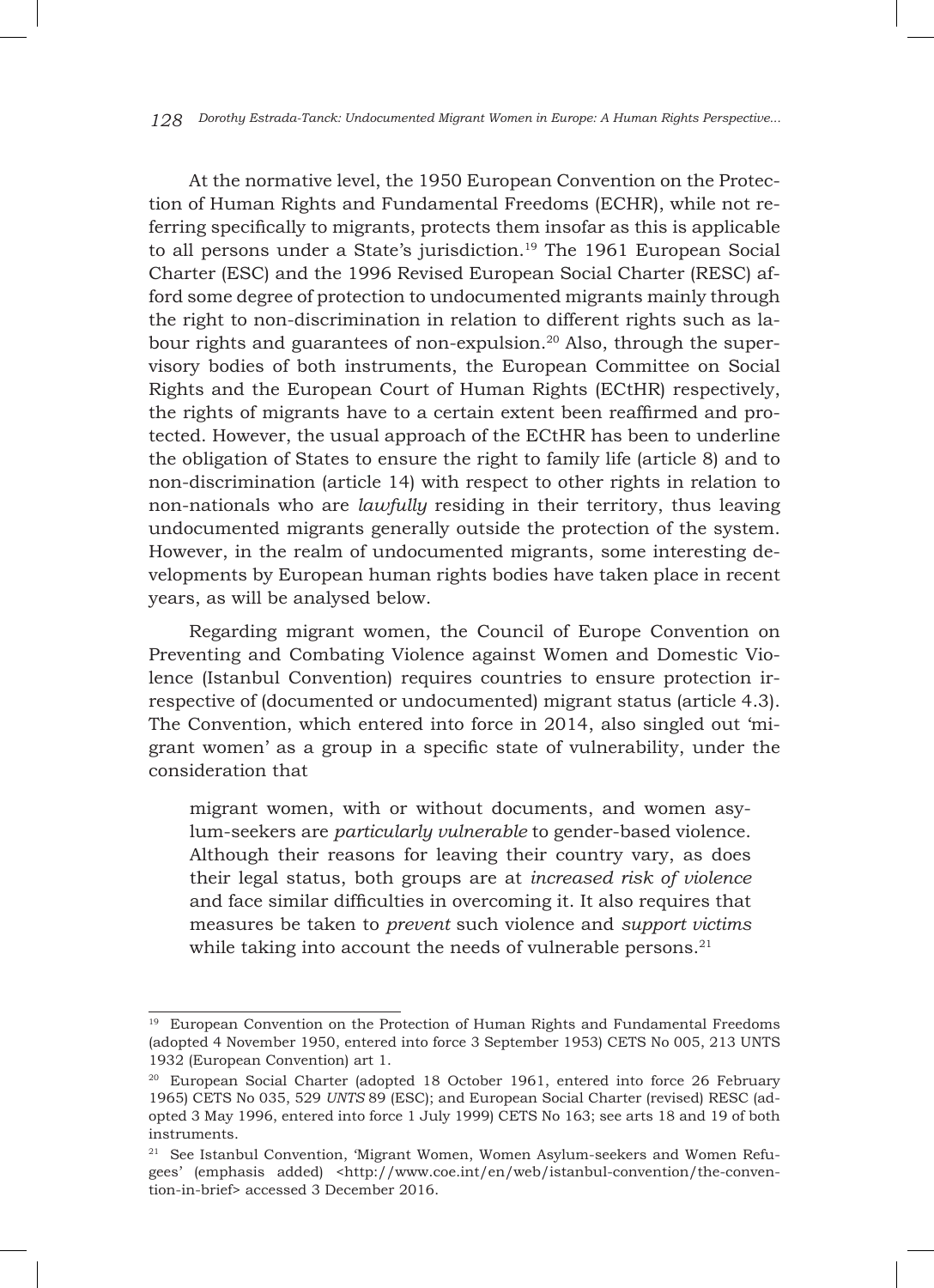Addressing the conditions of undocumented migrants in Europe, let us recall that in its account of State obligations towards undocumented migrant domestic workers, especially women and children, the UN Committee on RMW qualifies the vulnerabilities they face as 'extreme' and based on article 69 CRMW calls for States to take appropriate measures to address such vulnerabilities and 'consider policies, including regularization programmes, to avoid or resolve situations in which migrant domestic workers are undocumented or are at risk of falling into irregular status'.22 While it is true that EU countries are not party to the CRMW (although as noted above two Council of Europe countries are –Turkey and Albania), and as such they are not legally bound by its provisions, the authoritative force of the UN Convention as one of the core international human rights instruments should be considered in light of the values and principles sustaining Europe's human rights commitments.

While there are noteworthy normative advancements in Europe, when considering specifically *undocumented* migrant women, the response by the regional human rights system has been less categorical than at the UN level or in other regional scenarios. $23$ 

## *2.3 Undocumented female migrants in Europe: workers and women at risk*

Concerning the condition of women migrant domestic workers, it has to be noted that the spectrum of discrimination, exploitation and human rights violations experienced by such workers is at times promoted by international law itself.

For instance, the recently adopted ILO Convention Concerning Decent Work for Domestic Workers of 2011, otherwise an important advance, excludes from the applicability of the Convention persons who perform domestic work only occasionally or sporadically and not on an occupational basis (article 1.c) and permits States parties to exclude wholly or partly from its scope 'limited categories of workers in respect of which special problems of a substantial nature arise' (article 2.2.b).<sup>24</sup> In this context, recourse to private means to meet the demand for certain

<sup>&</sup>lt;sup>22</sup> UN Committee on the Protection of the Rights of all Migrant Workers and Members of Their Families, 'General Comment No 1: Migrant Domestic Workers' CRMW/C/GC/1, 23 February 2011, para 52.

<sup>&</sup>lt;sup>23</sup> Consider for example the broad protection by the Inter-American Court of Human Rights (IACHTR) in its Advisory Opinion, 'Juridical Condition and Rights of Undocumented Migrants', on the basis of equality and non-discrimination as *ius cogens* norms; IACHR, 'Juridical Condition and Rights of Undocumented Migrants' (Advisory Opinion OC-18/03 of 17 September 2003 requested by the United Mexican States (hereinafter AO 18-03)) para 101, and concluding paras 4, 6 and 8.

<sup>24</sup> ILO Convention 189, 'Convention Concerning Decent Work for Domestic Workers', adopted by the General Conference of the ILO at its 100th session, 16 June 2011.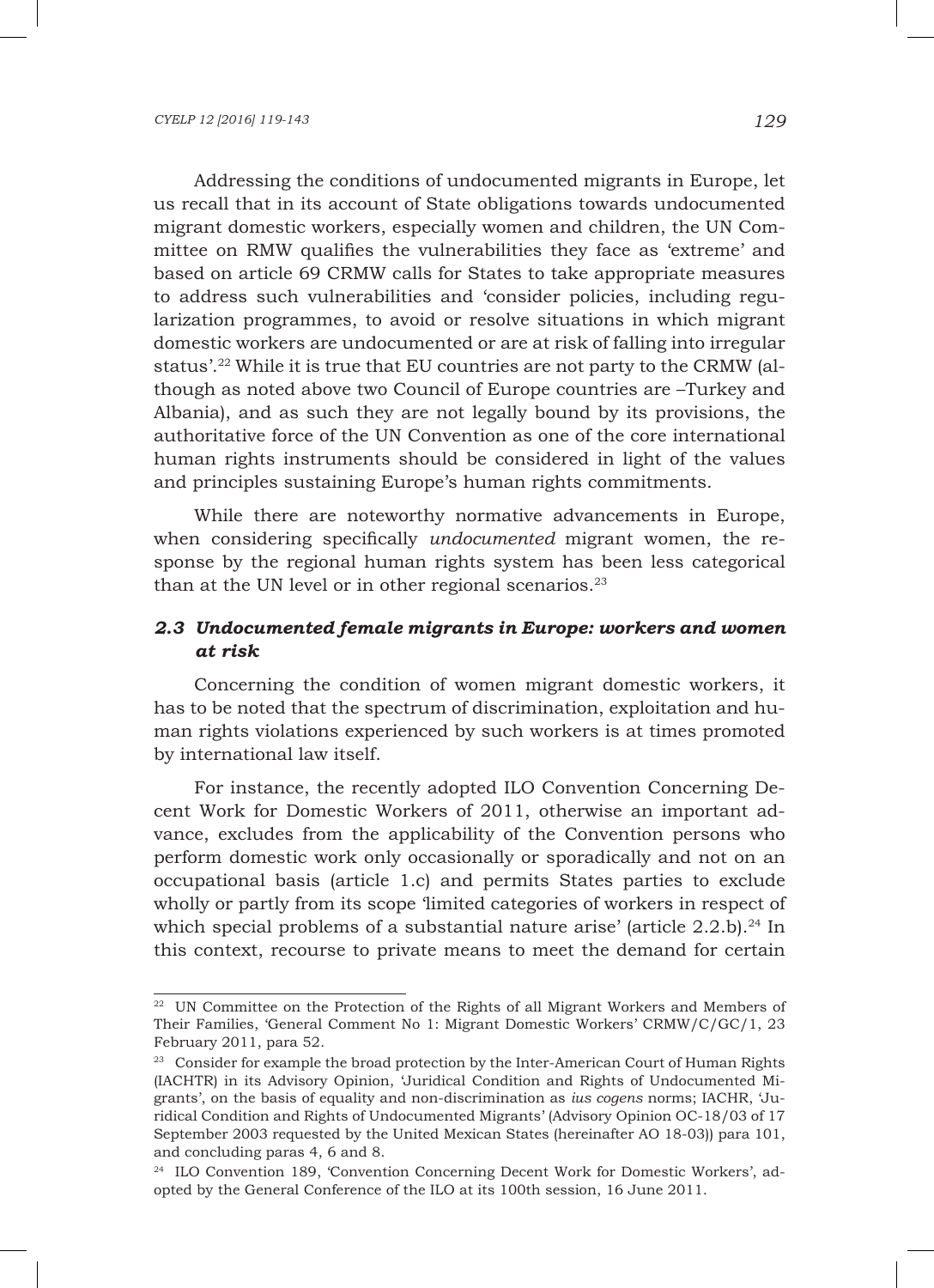130 *Dorothy Estrada-Tanck: Undocumented Migrant Women in Europe: A Human Rights Perspective...* 

lines of work, and the recruitment of migrant domestic workers to meet 'care deficits', not only evidence a retreat from the welfare state, but also fail to pose broader questions on how to value and maintain care work.

In this context, the care deficit experienced in several European welfare states, especially in Southern Europe, is particularly relevant for migrant female workers. Indeed, the demand for domestic and other workers to carry out care functions often finds supply in migrant women. Although there is an identifiable demand–supply relationship, due to economic austerity and frequent fears for social and political cohesion running along (often post-colonial) ethnic and racial lines, the strains on a harsher State immigration policy have become stronger, shaping the construction of a 'transnational political economy of care'.25 As a result, European State policy has recently overlooked or denied the existence of such an economic relationship, closing the legal channels for safe migration routes to access the territory of demanding States and the care labour market, and thus prompting the entrance of migrants, especially women, through irregular means to the host State and creating spaces for them to live and work in an undocumented manner.<sup>26</sup>

This 'legal limbo' in turn places migrant women in an exposed position to labour exploitation, abuse and violence, with the differentiated gender dimension this involves. Like many of the rest of the so-called 'low-skilled' migrants, as well as the broad category of undocumented migrants, most women leave a State where they experience poverty and exclusion to move within a market that wants and needs migrants, but does not welcome them, in turn facing a State that offers few avenues to defend, protect and guarantee their rights. Indeed, human insecurity is the cause and consequence of their condition. Within the realm of migrants in general, though, the vulnerability constructed by the law is at the heart of *undocumented* migrant women's human insecurity.

Several civil society organisations have also documented the effects of the lack of access to justice of undocumented women abused and living in EU countries.27 For example, a recent Human Rights Watch report

<sup>25</sup> See Fiona Williams, 'Towards a Transnational Analysis of the Political Economy of Care' (2011) SULCIS Working Papers, Stockholm University Linnaeus Center for Integration Studies – SULCIS / Scandinavian Working Papers on Economics, WP No 2011:6.

<sup>&</sup>lt;sup>26</sup> Summary presented by Siobhán Mullaly as part of a research project on Migrant Domestic Workers and EU Law, within the 'Workshop on Gender and Migration' held at the EUI on June 19–21 2012. Personal notes taken. See also UN OHCHR, Europe Regional Office, 'Rights of Migrant Domestic Workers in Europe' 2011 <www.europe.ohchr.org/Documents/ Publications/Study\_Domestic\_Migrant\_webversion.pdf> accessed 20 January 2013; and Anna Triandafyllidou, 'Irregular Migration and Domestic Work in Europe: Who Cares?' in Anna Triandafyllidou (ed), *Irregular Migrant Domestic Workers in Europe: Who Cares?* (Ashgate 2013) 1.

<sup>&</sup>lt;sup>27</sup> See Human Rights Watch (HRW), 'Belgium: Abused Migrant Women Fear Deportation. Legal Loopholes, Inadequate Shelter Access Send Women Back to Abusers' (New York, 8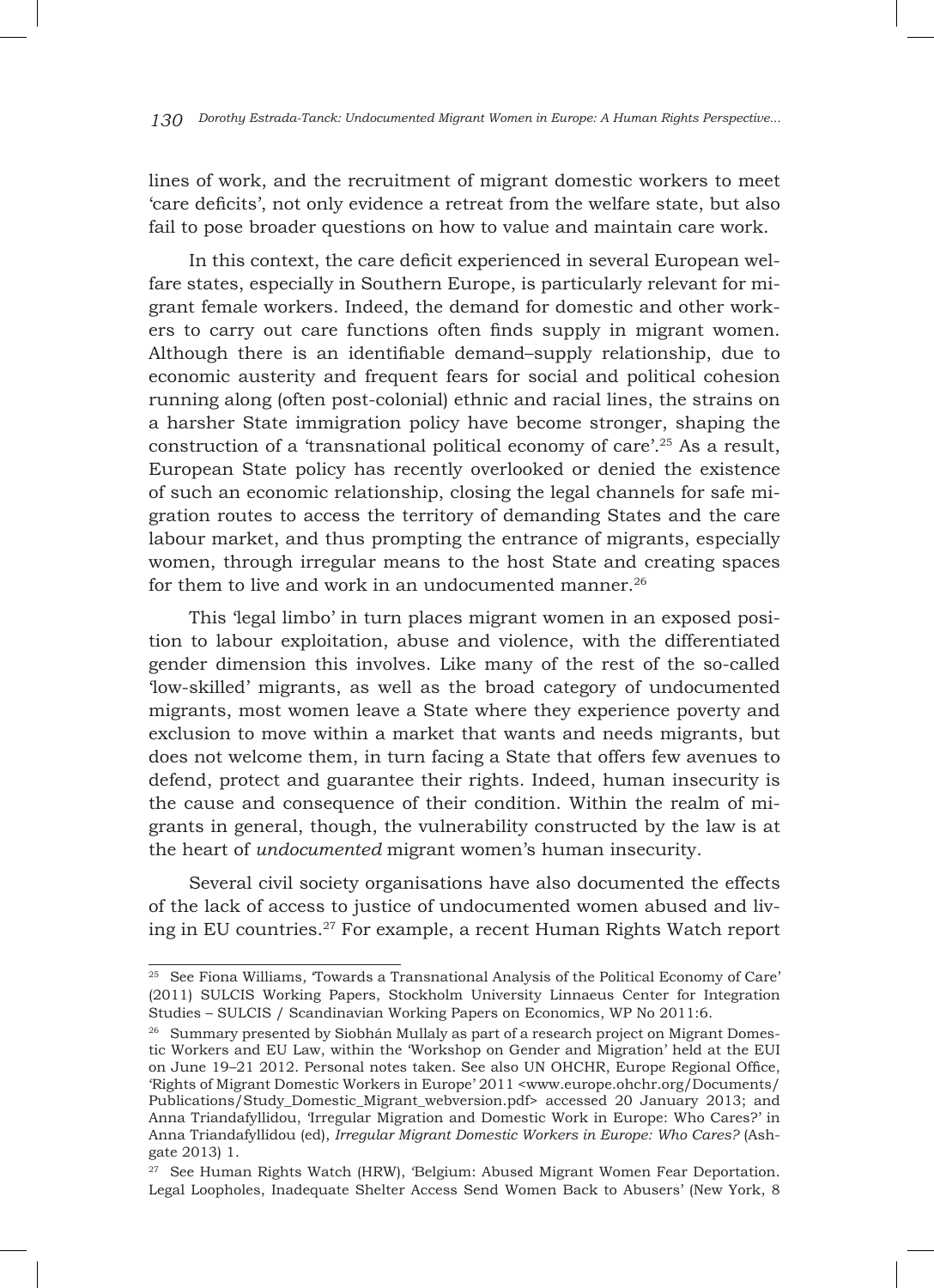tellingly titled 'The Law Was Against Me: Migrant Women's Access to Protection for Family Violence in Belgium', found major protection gaps for migrant women who experience domestic violence in Belgium. Women who migrate to Belgium to join a husband or partner may face deportation if they report the violence during the period when their status is being confirmed, as do undocumented migrant women. Domestic violence victims, especially undocumented women, also lack adequate access to shelters. These shelters often require women to contribute to the cost. Undocumented women who cannot do so are not eligible for the financial support from local authorities available to other victims of domestic violence. Some women end up living on the streets after escaping very violent partners, who on occasions have threatened to kill them.28

Indeed, undocumented women are particularly vulnerable. Unauthorised stay in several EU countries is a criminal offence and police are required to report anyone who they suspect is in the country illegally to immigration authorities, such as in Belgium, for example. Women who do come forward have few avenues to obtain legal status, especially if they do not have children. Other women endure years of abuse at the hands of their partner, coming forward only when they obtain permanent residence through their children: only when they 'have papers'.29 One of the civil society logos of 'sans papiers, mais pas sans droits'30 seems crudely to come to mind.

Undocumented migrant women, including those who lost residency rights as a result of escaping violence, may risk deportation when they seek help from the police, and, even if they are entitled to receive protection, many do not know this and continue to fear deportation. Indeed, 'the real or perceived risk of deportation may create almost insurmountable barriers for undocumented victims of domestic violence to seek help and protection and can expose them to further abuse and exploitation. It also leads to impunity for perpetrators'.31

The way legal irregularity interacts with the susceptibility of women migrant workers, as exposed in the analysed sources, allows for a deeper

November 2012) <www.hrw.org/news/2012/11/08/belgium-abused-migrant-women-feardeportation> accessed 20 January 2013.

<sup>28</sup> See HRW, *'*"The Law Was Against Me": Migrant Women's Access to Protection for Family Violence in Belgium' (New York, 8 November 2012).

<sup>&</sup>lt;sup>29</sup> ibid, Executive Summary. See also the web documentary by PICUM for accounts on immigration legislation in several European countries <www.undocumentary.org> accessed 20 January 2016.

<sup>30</sup> See Groupe d' Information et de Soutien des Immigrés (GISTI), 'Les notes pratiques. Sans-papiers mais pas sans droits' (5e édition, juin 2009) <www.gisti.org/publication\_pres. php?id\_article=1615> accessed 3 December 2016.

 $31$  The Law was Against Me' (n 28) 39.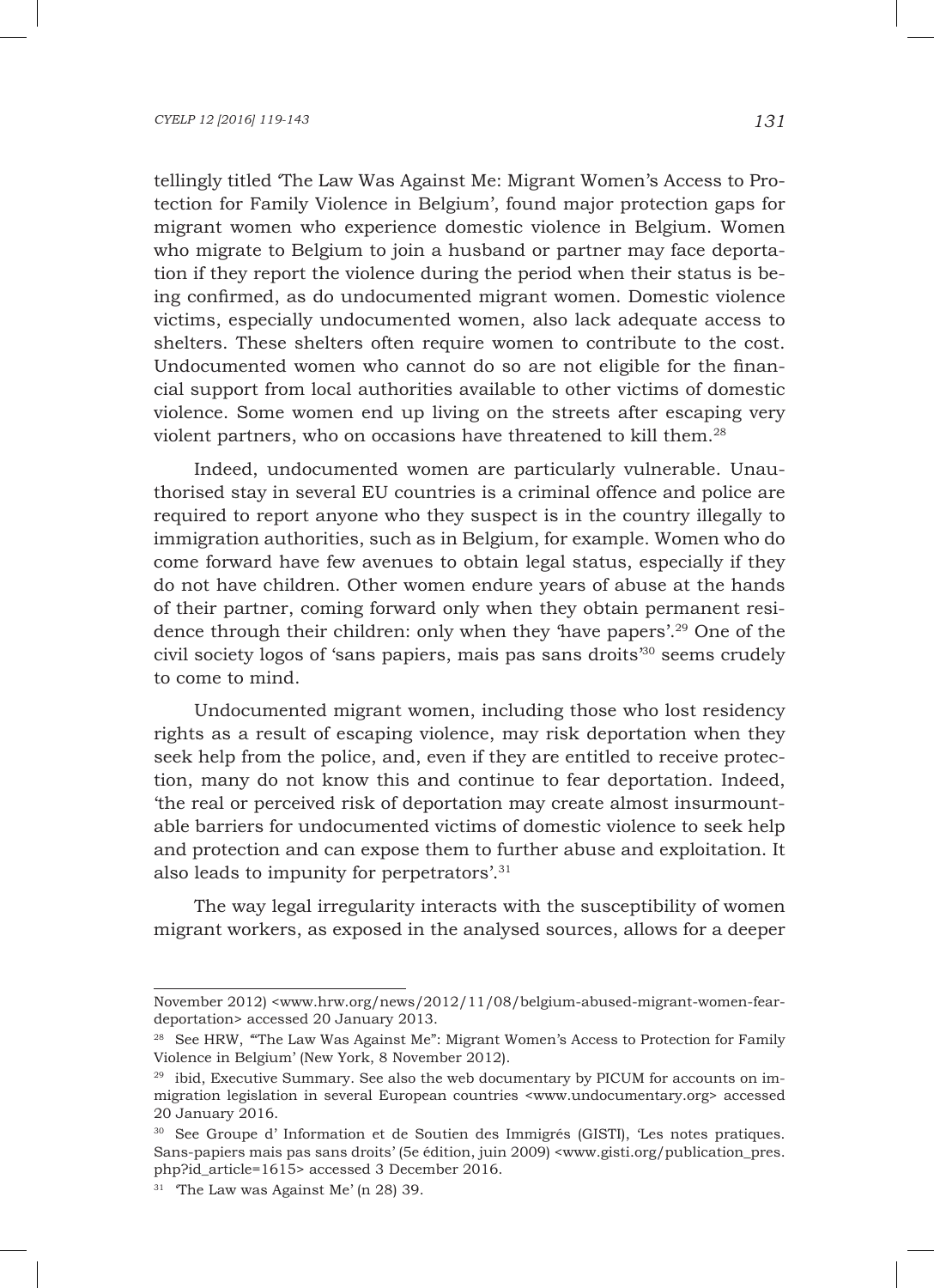understanding of the 'constructed vulnerability' of these women.32 When confronted with the violation of a particular human right, undocumented migrants, and especially women and girls within this group, are unable or unwilling to turn to the institutional mechanisms in seeking redress for such violation. Due to the clandestinity derived from their irregular legal status, they fear denial of their rights or deportation if they dare come forward, or they often face serious substantive or procedural obstacles when they do. This violation of both a certain human right and of their right of access to justice translates into a double victimisation and constitutes a grave source of human insecurity, as will be detailed below.

## **3 Responses by human rights actors in the UN and European contexts**

## *3.1 UN human rights bodies*

The UN Committee on the Protection of the Rights of All Migrant Workers and Members of their Families (UN Committee on RMW), the body supervising compliance with the CRMW, plays a fundamental role in shedding light on the vulnerabilities faced by migrants, particularly female migrants, and clarifying the specific ways in which the human rights of all migrant workers, documented and undocumented, and members of their families should be understood and applied.

Indeed, the UN Committee on RMW noted that:

migrant domestic workers are at *heightened risk* of certain forms of exploitation and abuse…These *risks and vulnerabilities* are further aggravated for migrant domestic workers who are *nondocumented or in an irregular situation*, not least because they often risk deportation if they contact State authorities to seek protection from an abusive employer.<sup>33</sup>

In this sense, undocumented migrants often face *double victimisation* given that, on the one hand, their irregular status places them at a higher risk of violations of their human rights, and, on the other, their human right of *access to justice* is also affected because of their fear of deportation. The Committee also highlights a similar exposure and a correlated fear which aggravate such risk, when it analyses 'women mi-

<sup>&</sup>lt;sup>32</sup> On the role of the State in constructing vulnerability, see Bridget Anderson, 'Mobilizing Migrants, Making Citizens: Migrant Domestic Workers as Political Agents' (2010) 33 Ethnic and Racial Studies 1, 69. See also Francesca Scrinzi, 'The Globalisation of Domestic Work: Women Migrants and Neodomesticity' in Jane Freedman (ed), *Gender and Insecurity: Migrant Women in Europe* (Ashgate 2003).

<sup>33</sup> General Comment No 1 (n 22) para 7 (emphasis added).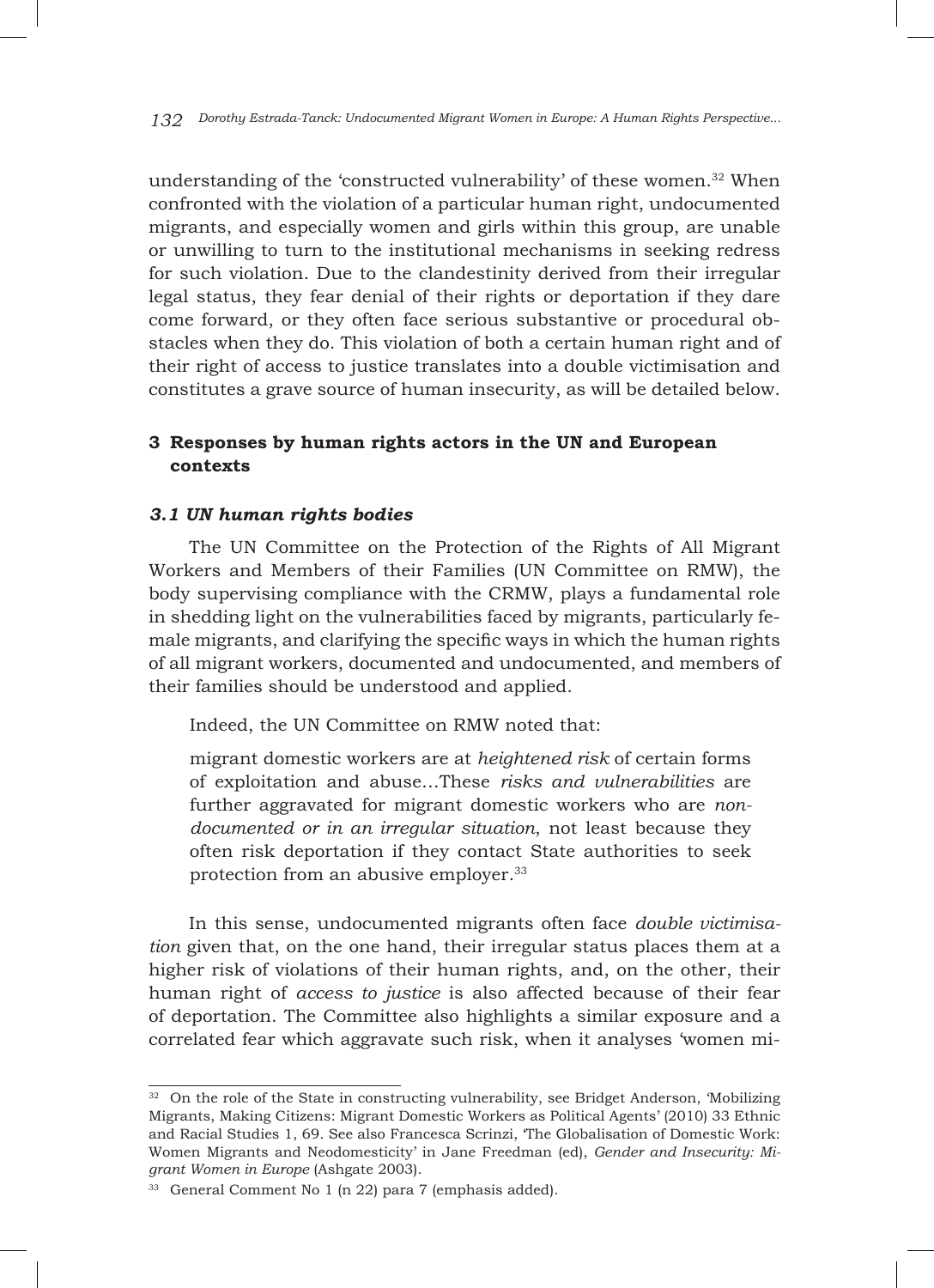grant domestic workers with irregular status, who are *especially vulnerable* during pregnancy, as they are often *afraid* to contact public health services out of *fear of deportation*'.34 Similarly, the CEDAW Committee recently recognised in 2015 how migrant women are also *disproportionately criminalised* owing to their status, and the impact of this as an obstacle to their right of access to justice.<sup>35</sup>

Addressing the conditions of undocumented migrants at the global level, in its account of State obligations towards undocumented migrant domestic workers, especially women and children, the UN Committee qualifies the vulnerabilities they face as 'extreme' and, based on article 69 of the International Convention on the Protection of the Rights of All Migrant Workers and Members of their Families (CRMW), calls for States to take appropriate measures to address such vulnerabilities and 'consider policies, including regularization programmes, to avoid or resolve situations in which migrant domestic workers are undocumented or are at risk of falling into irregular status'.36

The intersectional discrimination<sup>37</sup> suffered as an undocumented migrant worker and as a woman was also signalled by the UN CEDAW Committee in its General Recommendation No 26 on 'Women Migrant Workers' of 2008.38

Similarly, the ILO Convention Concerning Decent Work for Domestic Workers refers in articles 8 and 15 to the State obligation to also apply the provisions of the Convention to domestic migrant workers and the duty to protect them from abusive practices, including those carried out by private employers.39

Because of the pervasive risks detected in relation to the rights of undocumented migrants and the recognition that 'migrant workers and members of their families in an irregular situation often *live in fear*', the UN Committee on RMW dedicated its General Comment No 2 of 2013 to the broad questions regarding precisely '[t]he rights of migrant workers

<sup>34</sup> ibid, para 43.

<sup>35</sup> CEDAW Committee, 'General Recommendation No 33: Women's Access to Justice' CEDAW/C/GC/33, 3 August 2015, para 49.

<sup>36</sup> General Comment No 1 (n 22) para 52.

<sup>&</sup>lt;sup>37</sup> On intersectional discrimination, see Kimberley Crenshaw, 'Mapping the Margins: Intersectionality, Identity Politics, and Violence Against Women of Color' (1991) 43 Stanford Law Review*.* See also Hope Lewis, 'Between Irua and "Female Genital Mutilation": Feminist Human Rights Discourse and the Cultural Divide' (1995) 8 Harvard Human Rights Journal 1; and Taunya Lovell Banks, 'Toward a Global Critical Feminist Vision: Domestic Work and the Nanny Tax Debate' (1999) 3 Journal of Gender Race & Justice 1, 1.

<sup>38</sup> UN CEDAW Committee, 'General Recommendation No 26: Women Migrant Workers', CEDAW/C/2009/WP.1/R, adopted on 5 December 2008, para 2.

<sup>39</sup> ILO Convention 189, Convention Concerning Decent Work For Domestic Workers, adopted by the General Conference of the International Labour Organization at its 100th session, 16 June 2011.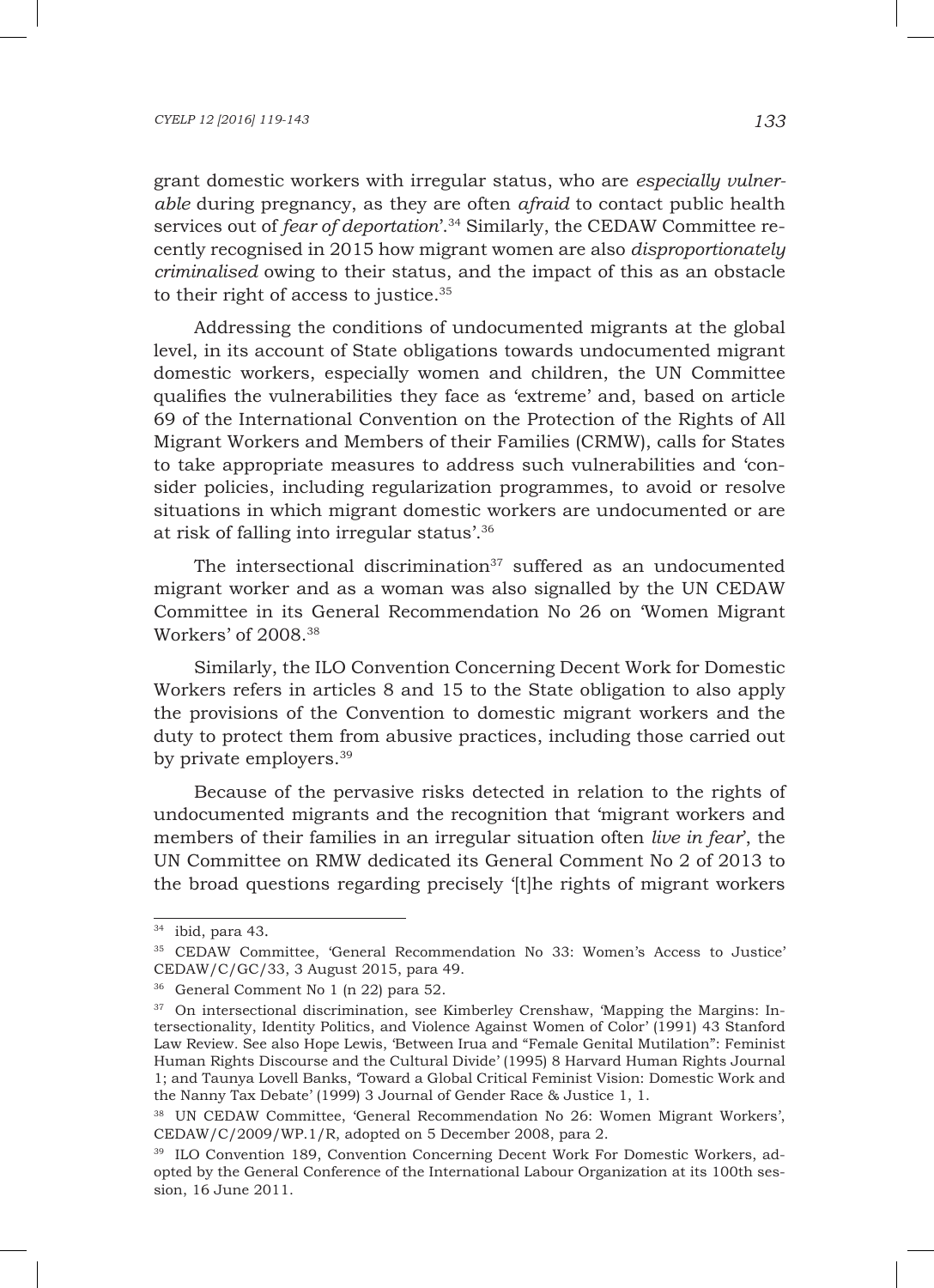in an irregular situation and members of their families'. Migrant women and girls within this group are unable or unwilling to turn to institutional mechanisms to seek redress for such violations. Due to the clandestine nature of their existence as undocumented workers, they fear denial of their rights or deportation if they dare come forward, for they often face serious substantive or procedural obstacles when they do.<sup>40</sup>

The increased risk of suffering human rights violations by female undocumented migrants has also been highlighted by the UN Special Rapporteur on Violence against Women, who stressed the particular vulnerability of undocumented immigrant women to violence, including sexual harassment and abuse, in the workplace. In the face of this 'red alarm', that is, *knowing* of the existence of actual abuses and *risks* of further violations, the State's obligations of protection are triggered. States have an obligation to prevent and protect immigrant women, as particularly vulnerable, from the human rights violations they have already suffered or are likely to encounter.<sup>41</sup>

Although not explicitly referring to undocumented migrant women, General Comment No 3 of the UN Committee Against Torture of 2012 seems to perfectly fit the conditions faced by such women and the need for States to guarantee their human rights and security in relation to their right of access to justice. The General Comment devotes significant attention to the duty for States to ensure that women and also victims of torture or inhuman or degrading treatment who are members of other marginalised or vulnerable groups (a category applicable to undocumented migrants, for example) are not denied access to justice or mechanisms for seeking and obtaining redress on a discriminatory basis, and also stresses that States must ensure that procedures to determine redress do not pose *obstacles* to members of vulnerable groups that could *prevent or discourage them from pursuing their claims*. 42

The UN Human Rights Committee (HRC), the supervisory body reviewing compliance with the ICCPR, has also pointed out that once the migrant person is inside the territory of a country, for example retained within an administrative hostel, he or she deserves protection of the right to liberty and security of the person, especially if the individual is asking for refugee status and may be put at risk by returning to the country of origin.43

<sup>40</sup> UN Committee on RMW, 'General Comment No 2: The Rights of Migrant Workers in an Irregular Situation and Members of their Families*,* 23 August 2013, point I.2.

<sup>41</sup> Report of the UN Special Rapporteur on Violence against Women, Rashida Manjoo, UN General Assembly Resolution A/66/215, 2011, paras 43–46 (emphasis added).

<sup>42</sup> UN Committee Against Torture, 'General Comment No 3: Implementation of Article 14 by States Parties' paras 32–34 (emphasis added).

<sup>43</sup> See UN HRC, *A v Australia*, Communication No 560/1993, CCPR/C/59/D/560/1993,

<sup>3</sup> April 1997, paras. 9.2 and 9.4 in relation to 7.2. See also the general evaluations by the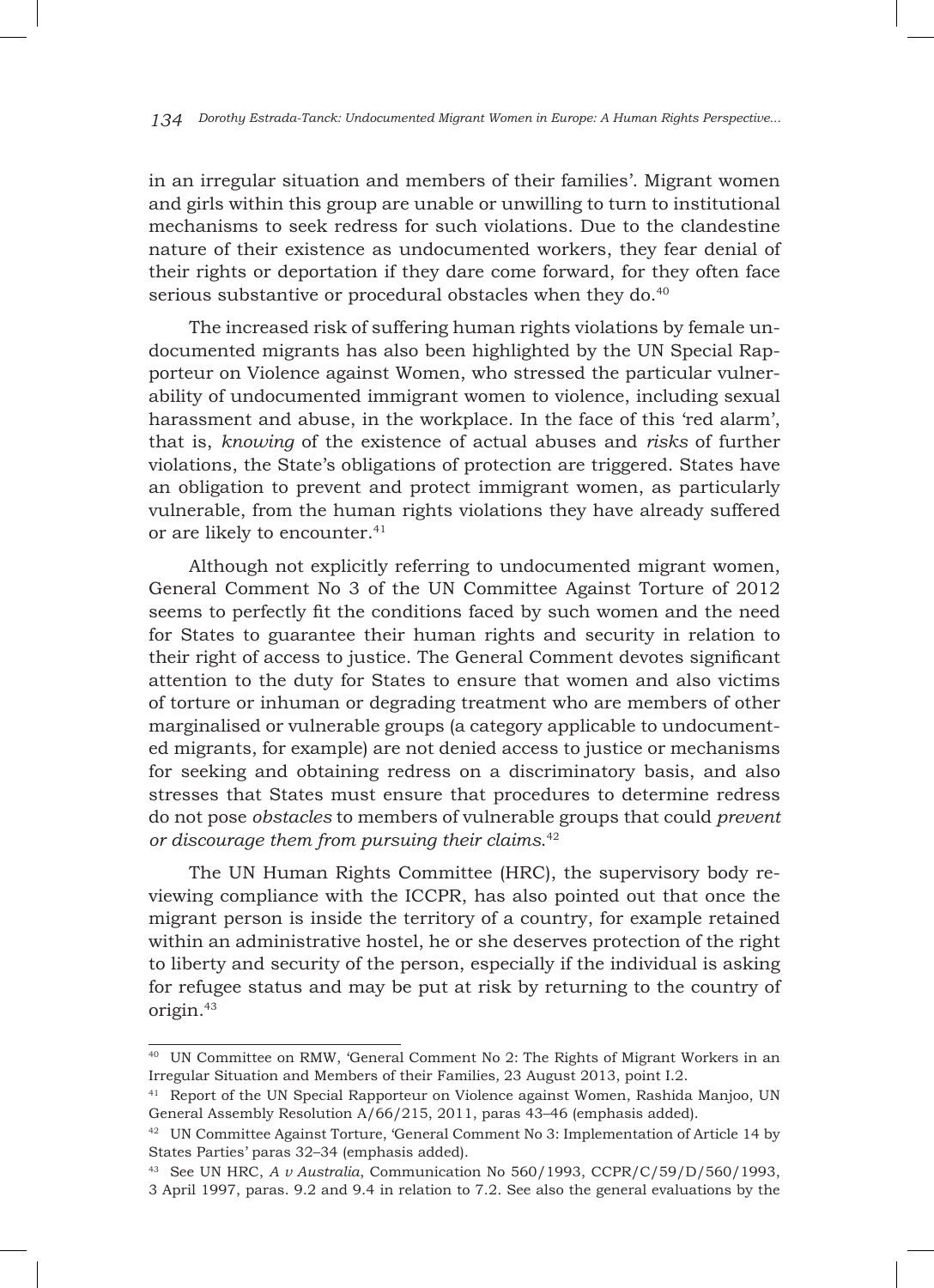In 2014, the UN HRC in its 'General Comment No 35: Article 9 (liberty and security of person)' clarified that the scope of the right of security of person under the ICCPR did not cover *all risks* to physical or mental health. However, related to the conditions faced by undocumented migrants and asylum seekers, the HRC did signal that '[d]ecisions regarding the detention of migrants must also take into account the effect of the detention on their physical or mental health', opening the door for challenging, among other State actions, prolonged detention, the precarious and unsanitary conditions of migration detention centres, the lack of judicial review of immigration and asylum procedures, and the deprivation of liberty of children, particularly considering the extreme vulnerability and need for care of unaccompanied minors.<sup>44</sup>

## *3.2 European human rights bodies*

As mentioned above, the supervisory bodies of both the ECHR and the European Social Charter – the European Court of Human Rights and the European Committee on Social Rights, respectively – have reaffirmed the rights of migrants to a certain extent. However, again, the usual approach of the ECtHR has been to underline the obligation of States to ensure the right to private and family life (article 8) and to non-discrimination (article 14) with respect to other rights in relation to non-nationals who are *lawfully* residing in their territory.<sup>45</sup>

There are some important exceptions, though, to the general stand of only considering lawfully residing migrants in European human rights protection. The European Committee on Social Rights (ECSR), in monitoring Luxembourg's compliance, has interpreted article 13(4) of the European Social Charter as requiring Member States to ensure that all migrant workers, independently of their migration status, are able to access emergency social assistance for as long as they might require it,46 an obligation that was also reaffirmed by the Committee on RMW, as described above.

Let us recall, though, that the European Social Charter was adopted in 1961 with a nationality-based reciprocity structure as a foundational feature, and not with the primary aspiration of constituting an instru-

Working Group on Arbitrary Detention: Deliberation No 5 concerning the situation regarding immigrants and asylum-seekers, E/CN.4/2000/4, 2000; Situation regarding immigrants and asylum seekers, E/CN.4/1999/63, 1999; and Situations regarding immigrants and asylum seekers, E/CN.4/1998/44, 1998.

<sup>44</sup> UN HRC, 'General Comment No 35: Article 9 (liberty and security of person)' CCPR/C/ GC/35, 16 December 2014, paras 9 and 18.

<sup>45</sup> See, eg, cases *Gaygusuz v Austria* App no 173/71/90 (ECtHR 19 September 1996); and *Poirrez v France* App no 40892/98 (ECtHR 30 September 2003).

<sup>46</sup> See ECSR, Conclusions XIX-2 (Luxembourg) 22 December 2009.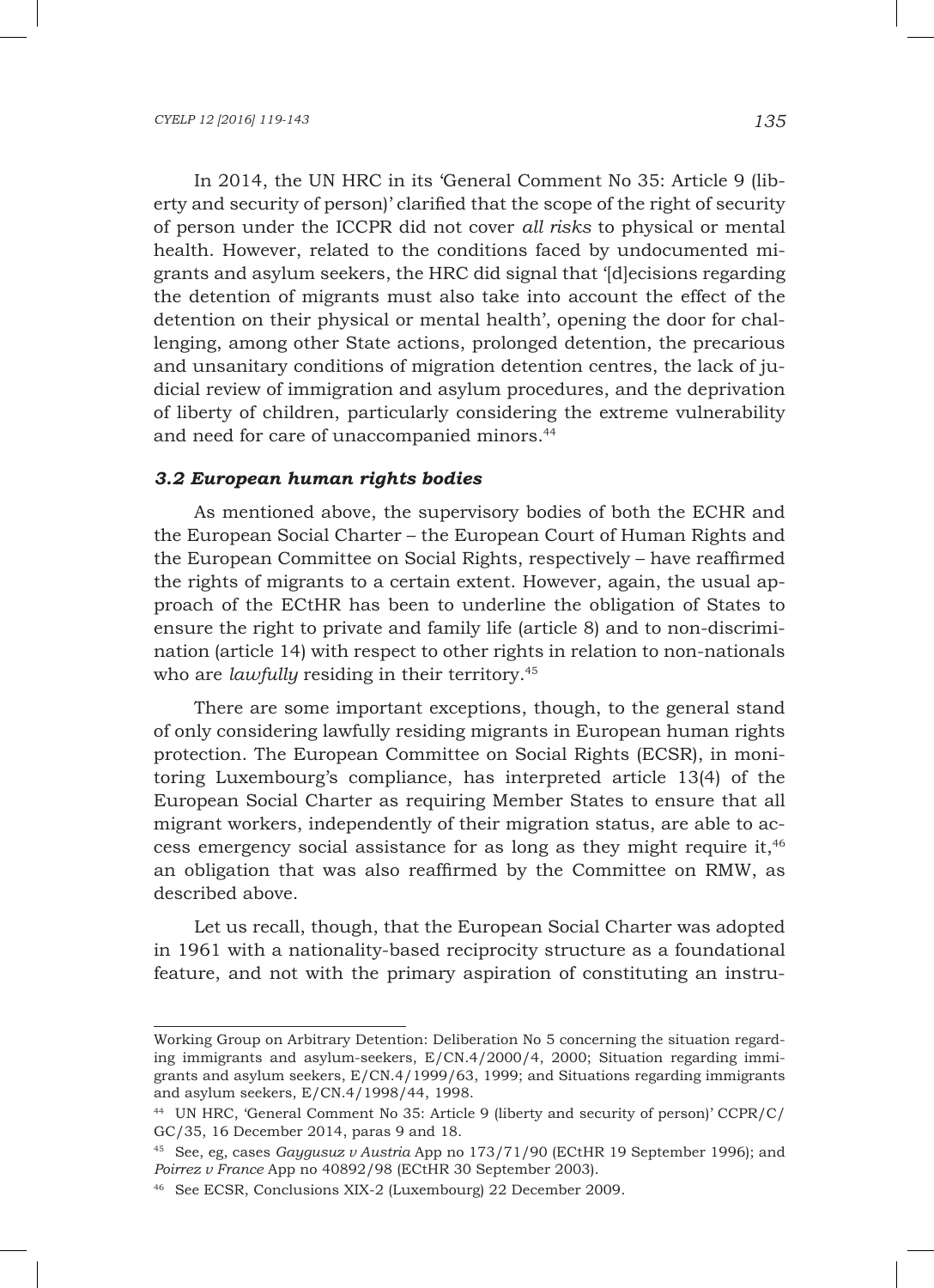ment embodying universal human rights. In this respect, the interpretations by the ECSR may respond at least partly to the logic of guaranteeing the functioning of a system of mutual benefits, exchanges and tradeoffs and not necessarily or as a priority goal in upholding human rights standards. The ECSR has evolved, though, and has moved towards a less instrumental and a more protective interpretation with general significance for human rights law, such as that referred to above in reviewing Luxembourg's compliance, and explicitly addressing undocumented migrants.47

To give but another example of hopeful avenues to more protective positions, reciprocity arguments requiring the conditionality of analogous benefits in place in a first State party to legitimate compliance with the recognition of rights in a second State party have been rejected by dissenting members of the ECSR itself, reflecting that 'the importance of the Charter lies in its multilateral nature, *with no reciprocity condition*. If this principle is breached, its articles concerned with social protection might just as well be repealed'.48 Specifically regarding children of migrant workers addressed in the revision of the compliance of the UK, one of the dissenting members expressed concern over the majority's interpretation that 'States cannot be required to pay child allowances to nationals of States party when there is no corresponding entitlement', and added that this view was 'incompatible with the principle that equal treatment cannot be made subject to exceptions or *reciprocity conditions*'. Further preoccupation was expressed for considering that the majority interpretation disregarded cases 'where dependent children of migrant workers do not live on their territory or have a minimum period of residence or employment requirement which places non-nationals at a disadvantage'.49 And in reviewing the compliance of the Russian Federation with equal treatment of non-nationals regarding the right to vocational guidance and to vocational training accorded by the Charter (articles 9 and 10), the ECSR *unanimously* affirmed that 'length of residence requirements or employment requirements and/or the application of the *reciprocity clause* are contrary to the provisions of the Charter'.<sup>50</sup> It must

<sup>47</sup> For an analysis of the ECSR, see Urfan Khaliq and Robin Churchill, 'The European Committee of Social Rights' in Malcolm Langford (ed), *Social Rights Jurisprudence. Emerging Trends in International and Comparative Law* (CUP 2008).

<sup>48</sup> ECSR, Conclusions XVIII-1 (United Kingdom) arts 1, 5, 6, 12, 13, 16 and 19 of the Charter, 2006; Dissenting opinion of Mr Jean-Michel Belorgey, joined by Mr Nikitas Aliprantis, Mrs Csilla Kollonay-Lehoczky and Mr Lucien Francois; on first page of the opinion (emphasis added).

<sup>49</sup> ECSR, Conclusions XVIII-1 (United Kingdom) arts 1, 5, 6, 12, 13, 16 and 19 of the Charter, 2006; Dissenting opinion of Mr Tekin Akillioğlu with Conclusion relating to Article 12, para 4; see last two paragraphs of the opinion.

<sup>50</sup> ECSR, Conclusions 2012 (Russian Federation) arts 1, 9, 10, 15, 18, 20 and 24 of the Revised Charter, January 2013, 12-13 (emphasis added).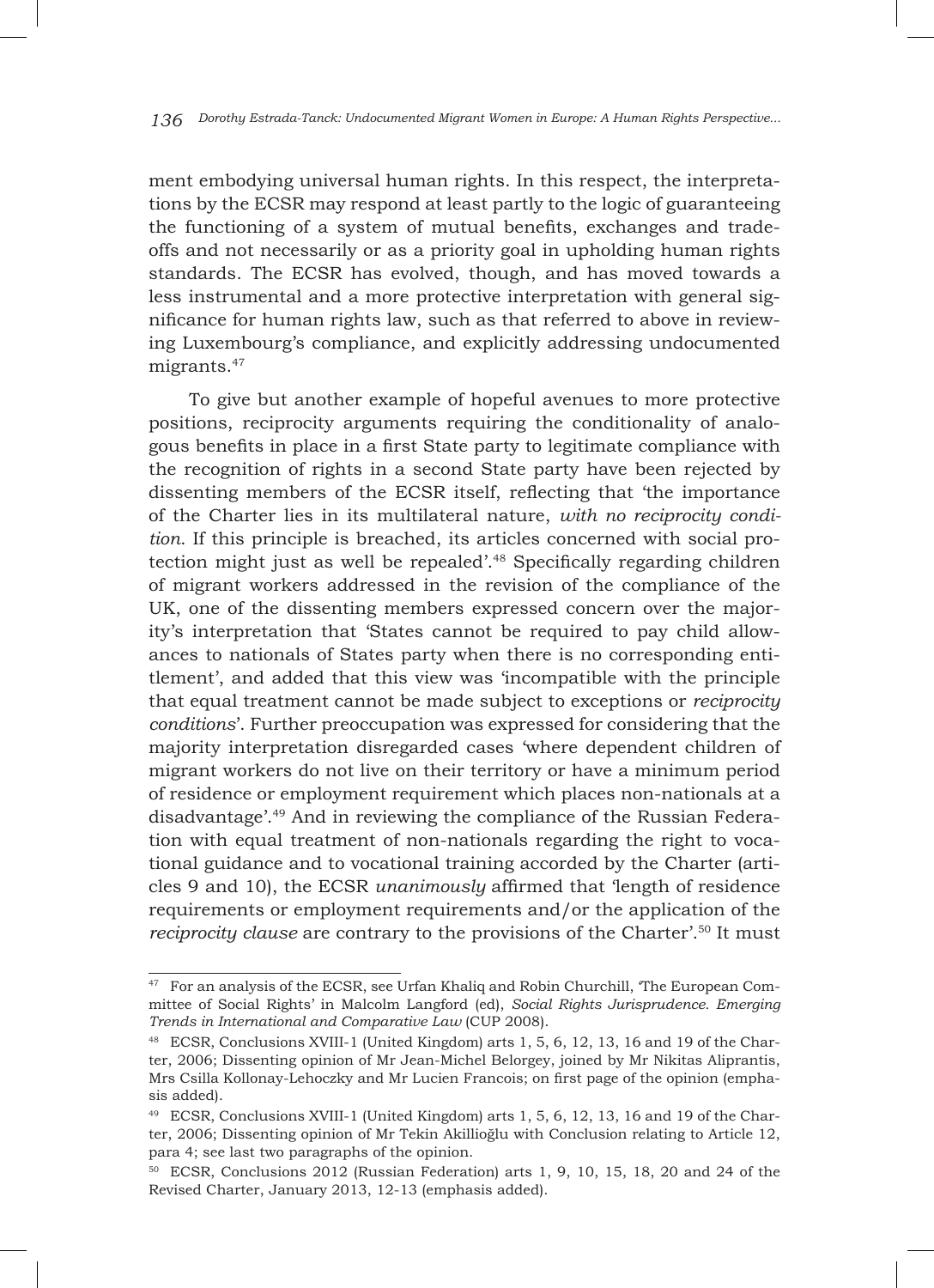be remembered, though, that most of these developments refer to *documented* non-nationals.

In this context, it is important to keep in mind that even if many migrant workers in an *undocumented* situation do not participate in contributory schemes of social security, they contribute to financing social protection arrangements and programmes by paying indirect taxes.<sup>51</sup>

Cases of alleged human rights violations deriving from the expulsion of non-citizens, and particularly of undocumented migrants, as well as the rules applicable to such expulsions, have usually been reviewed by the European Court in terms of violations of the *non-refoulement* principle under articles 3 (prohibition of torture), or under article 2 (right to life), on the one hand, or in the framework of violations of the right to private and family life on the other, but not in more general terms of respect of the right to due process of law and a fair trial. This can possibly also be explained in light of the fact that the ECHR does not include a mirror provision to that of article 13 ICCPR described above (rights of aliens to legal certainty, due process and a fair trial when confronting an expulsion decision). The lack of such a provision has left the Court with its hands somewhat tied, given it confronts obstacles to review generalised situations of risk and actual violations faced by undocumented migrants in the host State; and when they reach the limit of an order of expulsion against them or of actually having been expelled, the Court can only verify if a few minimums were observed.

In terms of jurisprudential responses, as noted, the ECtHR has traditionally reviewed cases of *documented* migrants.52 A few interesting cases have involved undocumented migrants, although those already falling under the legal category of 'asylum seekers' and not solely as 'undocumented migrants'.53 In terms of the gendered dimension of the ECtHR's case law, particularly noteworthy are the cases considering undocumented migrants suffering from HIV/AIDS and confronting probable

<sup>51</sup> See *'*Report of the United Nations High Commissioner for Human Rights to the Economic and Social Council' E/2010/89, 1 June 2010, para 46.

 $52$  Think, eg, of *Gaygusuz v Austria* and *Poirrez v France* (n 45), as well as the more recent case of *BS v Spain* concerning a documented migrant woman from Nigeria working as a prostitute in Mallorca and treated in a discriminatory manner by police officials, as sustained by the ECtHR which concluded on the State responsibility of Spain: *BS v Spain* App no 47159/08 (ECtHR 24 July 2012).

<sup>53</sup> See, eg, *MSS v Belgium and Greece* App no 30696/09 (ECtHR 21 January 2011) protecting a male Afghan asylum-seeker; *Nacic and Others v Sweden* App no 16567/10 (ECtHR 24 September 2012) involving a Roma family seeking asylum; and *AA v Sweden* App no 14499/09 (ECtHR 28 September 2012) regarding asylum-seeking women from Yemen, in both cases denied protection by the ECtHR. In relation to *MSS v Belgium and Greece*, see also the case of the Court of Justice of the European Union (CJEU) in *NS and Others v SSHD,* Judgment of the Court (Grand Chamber), 21 December 2011, in Joined Cases C‑411/10 and C‑493/10.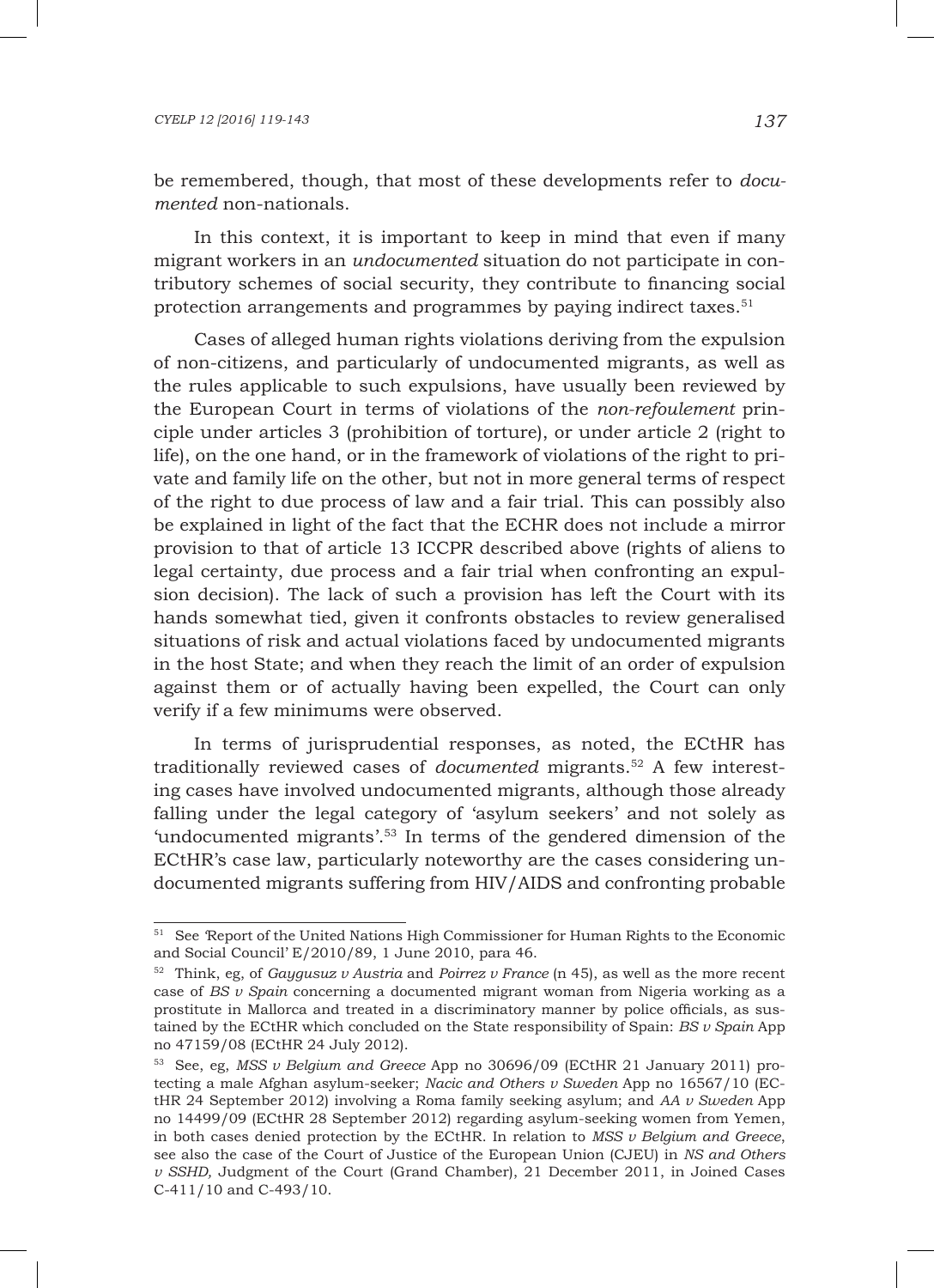poor healthcare conditions upon return to their country of origin as a result of deportation. The ECtHR has analysed these situations from the perspective of risk of torture or ill-treatment and, as such, as a possible violation to the *non-refoulement* obligation of article 3 ECHR. However, as will be analysed below, while in *D v UK*, 54 a case of 1997 concerning an HIV-positive undocumented migrant man from Saint Kitts and Nevis residing in the UK, the ECtHR adopted a protective stance which ultimately allowed him to stay in the UK, in  $N \nu U K^{55}$  of 2008, involving an undocumented woman from Uganda in a similar situation, the Court denied such protection.

Indeed, concerning this last case, the woman, N, had received lifesustaining medical treatment that would purportedly allow her to live 'for decades'. N had been rejected as an asylum seeker and if she were to be deported back to Uganda, there was strong evidence that due to the lack of anti-retroviral drugs for her in the Ugandan health system she would die within two years of her return. The Court concluded that the removal of N to Uganda would not entail a violation of the *non-refoulement* obligation contained in article 3 ECHR prohibiting the removal of a person in the case of a risk of torture or cruel, inhuman or degrading treatment.56

Some of the criticisms against this sentence have been countered rather dismissively:

Disappointing to many as this case may seem, it is in line with earlier case law to a great extent. In fact, the Court has held only once in a health case context, in a case of an applicant with HIV/ AIDS who would be sent back to the tiny island of St Kitts (*D v the United Kingdom*), that Article 3 would be violated if the applicant would be expulsed.57

However, the joint dissenting opinion of Judges Tulkens, Bonello and Spielmann in the case of *N v UK* expressed concern with the Court taking a stand in this case different from that in the analogous judgment of *D v United Kingdom*, mentioned above, issued more than 10 years before.

<sup>54</sup> *D v United Kingdom* App no 30240/96 (ECtHR 2 May 1997).

<sup>55</sup> *N v United Kingdom* App no 26565/05 (ECtHR 27 May 2008).

 $56$  See the analysis of the *N v UK* case in Daphne Barak-Erez and Aeyal M Gross (eds), *Exploring Social Rights: Between Theory and Practice* (Hart Publishing 2007) 192; and in Malcolm Langford, *Social Rights Jurisprudence* (CUP 2008) 288.

<sup>57</sup> 'Grand Chamber Judgment in *N v UK*' (*ECHR Blog*, Wednesday 28 May 2008) <http:// echrblog.blogspot.com.es/2008/05/grand-chamber-judgment-in-n-v-uk\_28.html> accessed 20 January 2013. For a more detailed overview of the Court's case law on the issue of expulsions of persons with health problems under article 3 ECHR, see Derckx Veelke, 'Expulsion of Illegal Residents (Aliens) with Medical Problems and Article 3 of the European Convention of Human Rights' (2006) 13 European Journal of Health Law 313.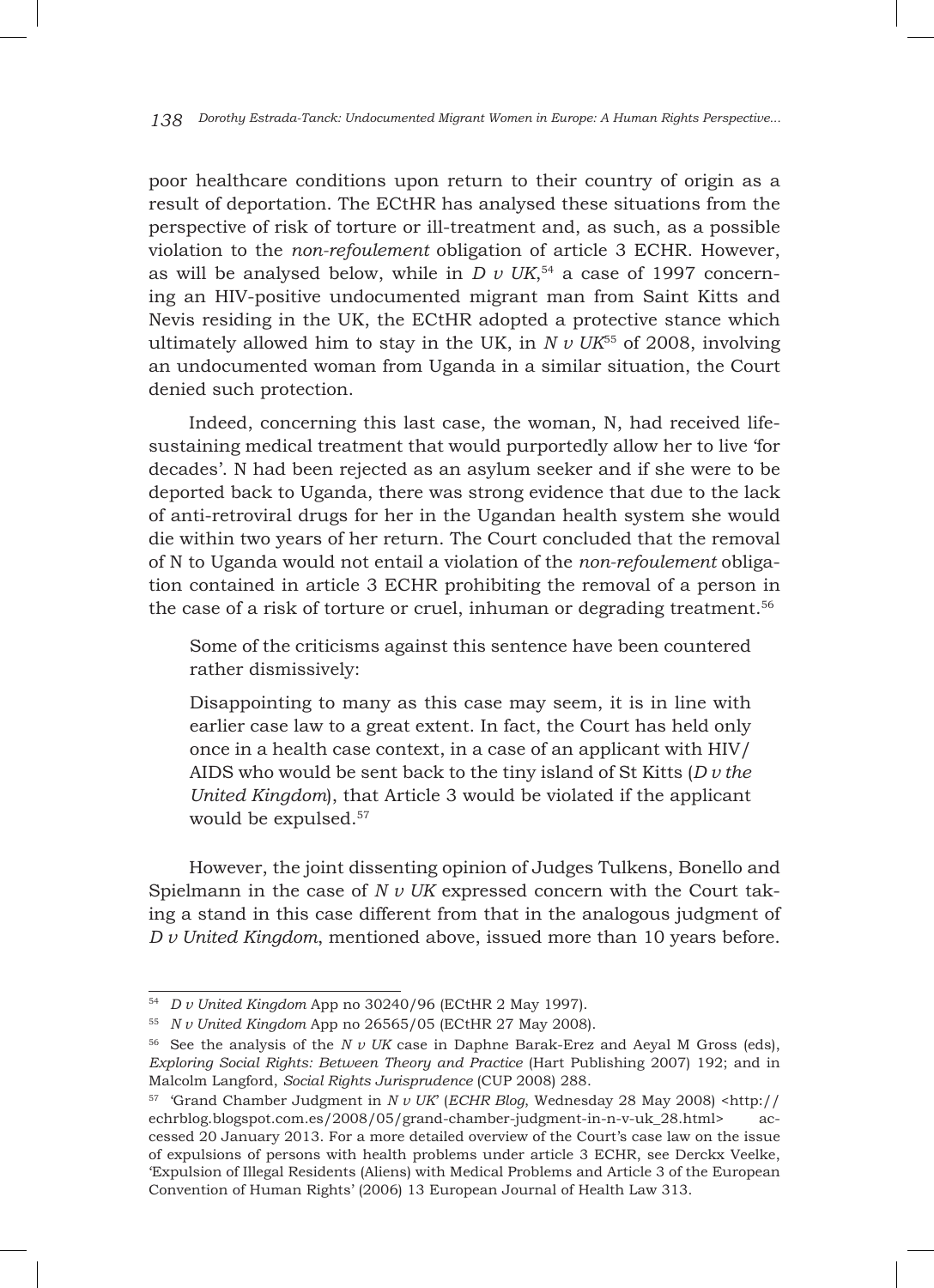In that case involving an applicant with HIV/AIDS who would be sent back to St Kitts where he would be left deprived of healthcare and moral support, the Court declared that article 3 would be violated if he was expulsed, given that he was at a 'critical stage' of illness.58 The dissenting judges argued that the case of  $N v U K$  – in which the applicant 'with no doubt' would face 'an early death' on return to Uganda – was no different in its extreme circumstances to *D v UK*. They concluded that

finding a potential violation of Article 3 in this case would not have been an extension of the exceptional category of cases which is represented by *D v the United Kingdom*… The distinguishing of the present case from that of *D v the United Kingdom* is thus, in our opinion, misconceived.59

They also emphasised their grave concern with the Court's balancing exercise when dealing with article 3, a non-derogable right containing a prohibition of an absolute nature and, thus, not subject to 'a fair balance between the demands of the general interest of the community and the requirements of the protection of the individual's fundamental rights', as the Court had carried out with respect to N's case, $60$  a balancing that the same Court had actually explicitly prohibited three months before in *Saadi v Italy*.

In analysing the validity of returning very ill persons to countries with poor healthcare facilities under a gendered human rights lens that highlights the transnational dimensions of the issue, several reflections may be spelled out. As Eva Brems puts it, this type of case

reveals an uncomfortable truth about the limits of the human rights commitment of European states. Like other rich states with long democratic traditions, they like to insist on the universality of human rights vis-à-vis less democratic (and often poorer) other states. Yet in transnational situations, their formal commitment to universal human rights is upheld only thanks to barely credible legal wriggling … [and] a legal reasoning that allows them to wash their hands in innocence. The dissenters brilliantly pierce through this legal fiction.<sup>61</sup>

<sup>58</sup> *D v the United Kingdom* App no 30240/96 (ECtHR 2 May 1997).

<sup>59</sup> *N v United Kingdom* (n 55) Joint Dissenting Opinion of Judges Tulkens, Bonello and Spielmann paras 23 and 24.

 $60$  ibid, para 7. See also para 44 of the judgment. See also a comparative examination of the two cases in this sense in Catherine Dauvergne, *Making People Illegal: What Globalization Means for Migration and Law* (CUP 2008).

<sup>61</sup> Eva Brems, 'Thank You, Justice Tulkens: A Comment on the Dissent in N v UK' (*The Strasbourg Observers*, 14 August 2012) <http://strasbourgobservers.com/2012/08/14/thankyou-justice-tulkens-a-comment-on-the-dissent-in-n-v-uk/> accessed 20 January 2013.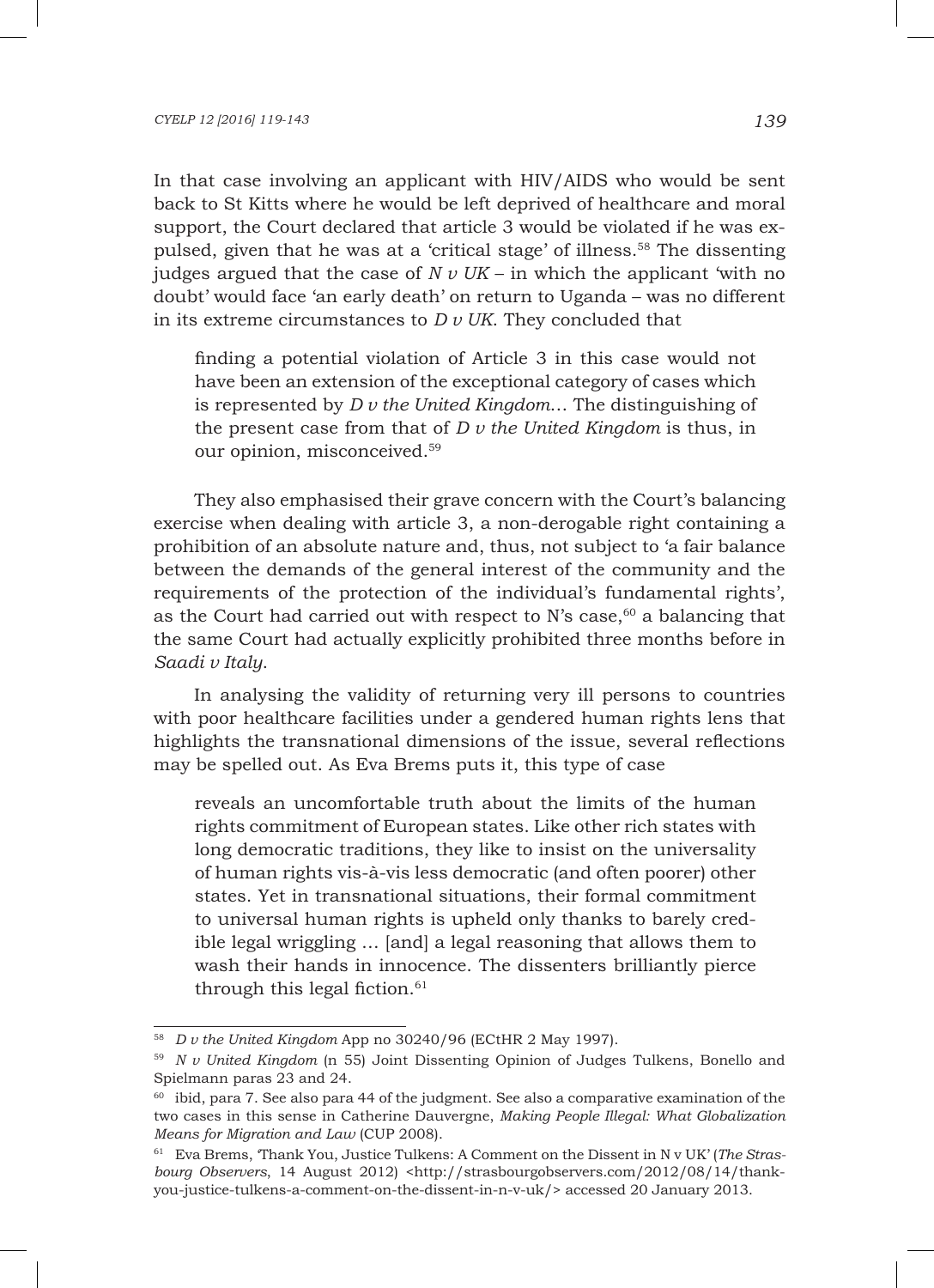Indeed, the dissenting judges brilliantly uncovered the real fear of the majority when they clarified that the claim had not been articulated that article 3 places 'an obligation on the Contracting State to alleviate ... disparities through the provision of free and unlimited health care to all aliens without a right to stay within its jurisdiction', as the majority had affirmed. The judges highlight that

the view expressed by the majority that such a finding 'would place too great a burden on the Contracting States'…reflects the *real concern* that they had in mind: if the applicant were allowed to remain in the United Kingdom to benefit from the care that her survival requires, then the *resources of the State* would be overstretched.

They firmly rebut by emphasising that such a consideration

runs counter to the absolute nature of Article 3…and the very nature of the rights guaranteed by the Convention that would be completely negated if their enjoyment were to be restricted on the basis of *policy considerations* such as budgetary constraints.

In addition, they also reaffirm the absolute nature of the protective status of article 3 when countering the underlying belief of the majority that 'the implicit acceptance… of the allegation that finding a breach of Article 3 in the present case would open up the *floodgates to medical immigration* and make Europe vulnerable to becoming the "sick-bay" of the world'. In adopting an evidence-based approach, the dissenting judges underline that 'the so-called "floodgate" argument is totally misconceived'.62

Considering the particular condition of vulnerability in place in this case, it must also be noted that N had escaped Uganda on account of having been ill-treated and raped.<sup>63</sup> Under a gendered lens, the ECtHR overlooked the differentiated impact of HIV and its manifestations for women specifically within a context of discrimination and violence against women.<sup>64</sup>

The more humanitarian jurisprudential line of *D v UK* may possibly be recovered at some point. In the case of *SJ v Belgium*, concerning the threatened expulsion from Belgium of a Nigerian mother suffering from

<sup>62</sup> *N v United Kingdom* (n 55), Joint Dissenting Opinion of Judges Tulkens, Bonello and Spielmann, para 8.

<sup>63</sup> *N v the United Kingdom* (n 55) para 10.

<sup>64</sup> See Manisuli Ssenyonjo, 'Human Rights of Women in Africa: A Prerequisite for Human Security' in Ademola Abass (ed), *Protecting Human Security in Africa* (OUP 2010). See also Statement by the African Union Chairperson, Professor Alpha Oumar Konare, in Celebration of the International Women's Day of 8 March 2007.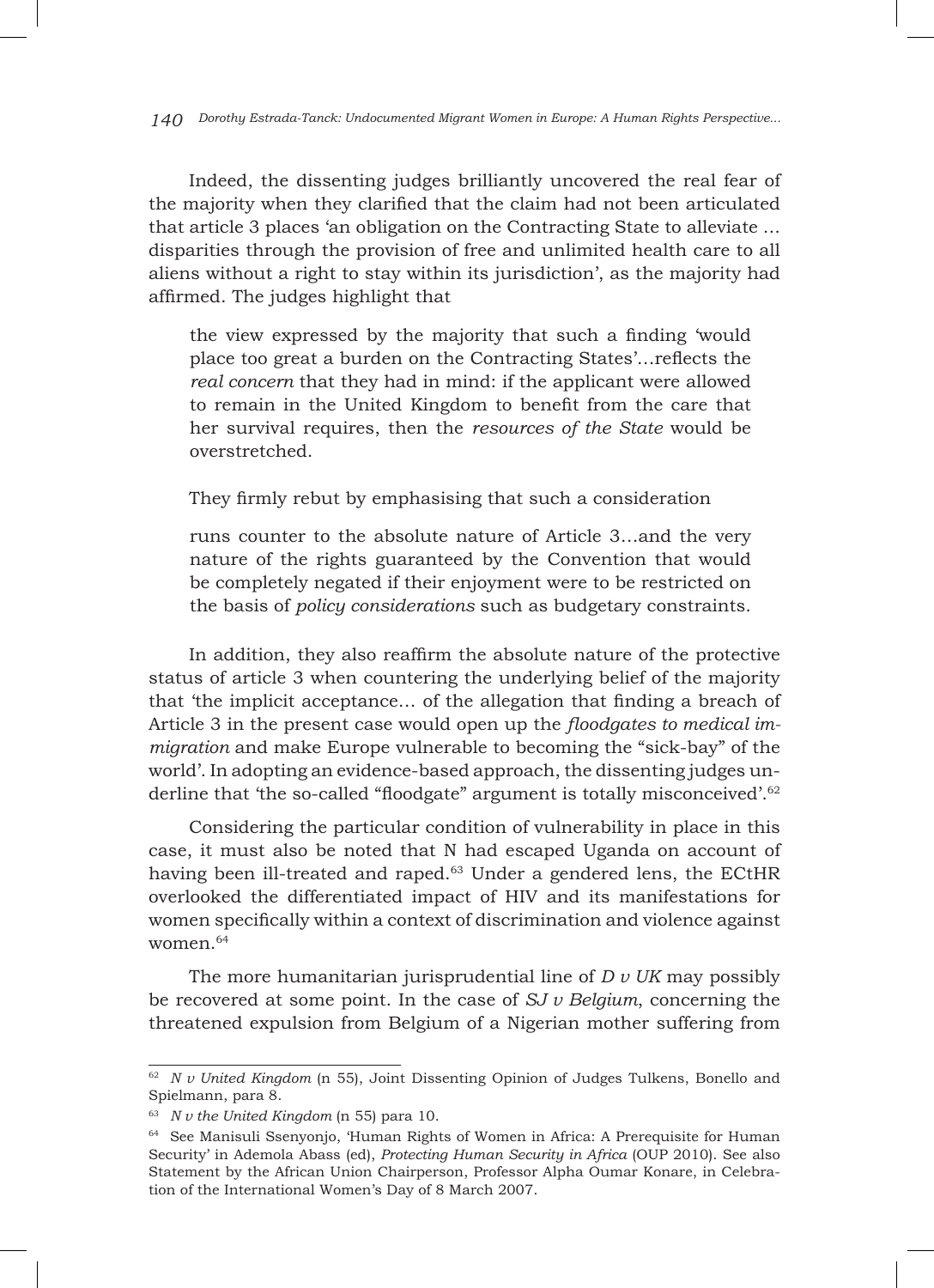AIDS, the applicant alleged an article 3 violation in regards to being returned to Nigeria. In the end, the parties reached a friendly settlement in August 2014, which the State agreed to on the basis of the 'strong humanitarian considerations weighing in favour of regularising [the applicant's] residence status and that of her children'. On 6 January 2015, the applicant and her children were issued with residence permits granting them indefinite leave to remain.65 However, it could be noted that in this case the ECtHR failed to seize the chance to establish a clear and firm interpretation on the scope of State obligations concerning the rights of seriously ill migrants.66

## **4 Some conclusions**

Being an undocumented migrant woman or girl constitutes one of the greatest sources of vulnerability in our world today. I argue that assuring the principle of universality of all human rights towards undocumented migrants and other non-citizens is one of the most challenging situations for contemporary public international law. In the case of female undocumented migrants, another legal and political principle is put to the test: gender equality as a human rights axiom and a commitment of democratic societies. Indeed, the right to equality is materialised in the case of undocumented migrant women in their right to be free from discrimination. Understanding violence against women as a form of discrimination against women, as reviewed above, allows us to reinforce migrant women's right to live free from violence. The values sustaining the human rights system oblige the State and other actors to prioritise the protection of such women and their right to live free from violence over irregular migratory status.

The empirical realities of constant risks, deportability and lack of access to justice faced by undocumented migrants and migrant domestic workers, coupled with existing legal gaps, including in international human rights and labour law, impact directly and disproportionately on irregular migrant women and girls, placing them in conditions of heightened vulnerability to different forms of violence, including sexual violence. It also exposes other forms of violence against migrant women and girls, such as those of an institutional or economic nature, and the intersectional forms of discrimination, deprivation and poverty experienced by

<sup>65</sup> *SJ v Belgium* App 70055/10 (ECtHR, Friendly settlement, 26 August 2014). Grand Chamber decision of 19 March 2015 to strike the case out of the ECtHR's list.

<sup>&</sup>lt;sup>66</sup> In this line, see Sara Ganty, 'SJ v Belgium: Missed Opportunity to Fairly Protect Seriously Ill Migrants Facing Expulsion' (*Strasbourg Observers Blog*, 30 April 2015) <https://strasbourgobservers.com/2015/04/30/s-j-v-belgium-missed-opportunity-to-fairly-protect-seriously-ill-migrants-facing-expulsion/> accessed 3 December 2016.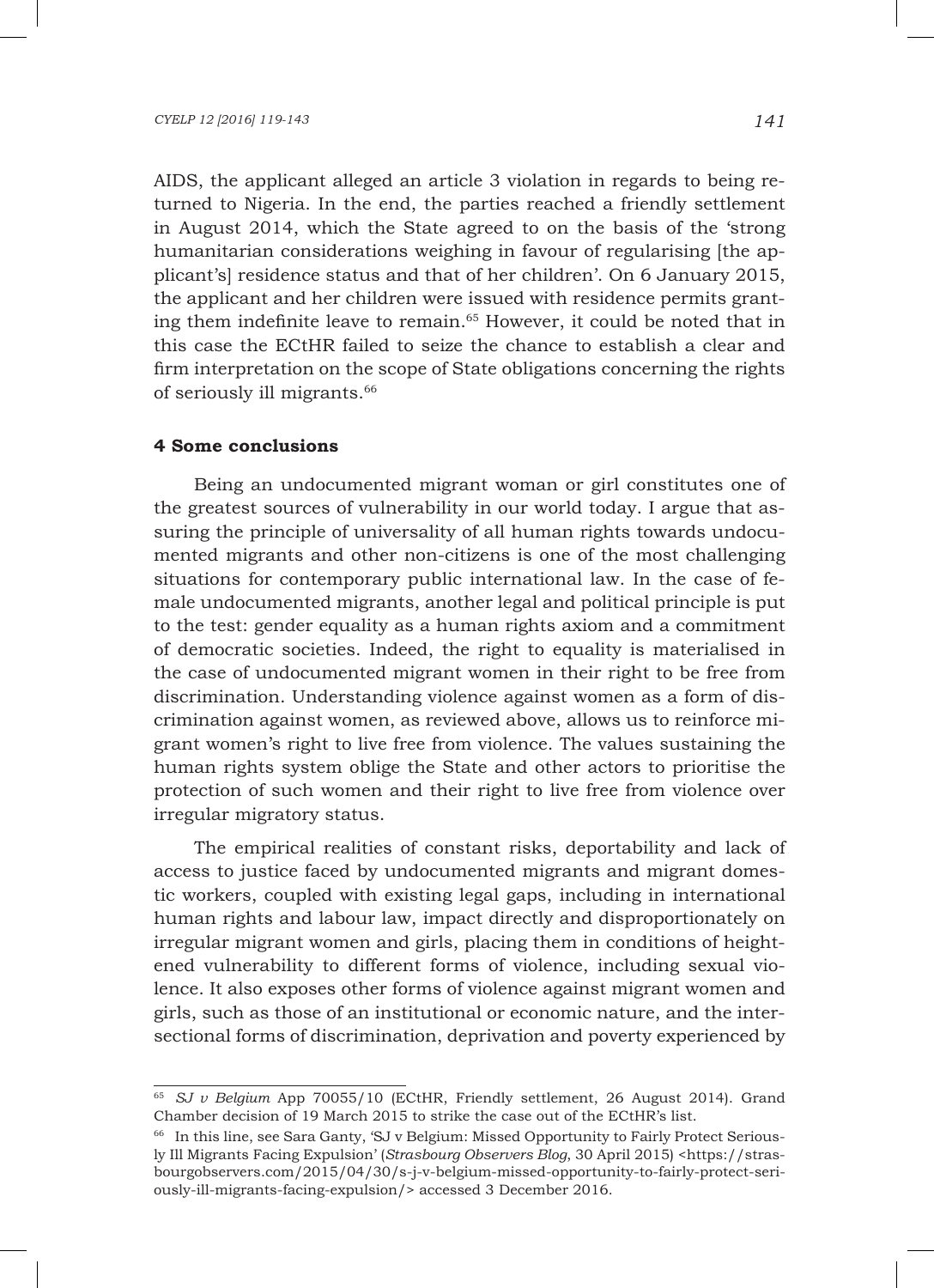142 *Dorothy Estrada-Tanck: Undocumented Migrant Women in Europe: A Human Rights Perspective...* 

female undocumented migrants on account both of their gender and of their irregular migratory status.

Looking at the international legal framework, though, in a world in which we have now constructed a sufficiently solid legal architecture reaffirming the human rights of all persons mainly through State obligations, it would seem that the rights of migrant persons ought to be made operational according to certain criteria – physical proximity, residence, or efforts and degrees of social integration – but that in any case the question is more about the distribution of obligations than about the existence and applicability of such rights.

Still, assuring the human rights of undocumented migrants and other non-citizens has become one of the most challenging situations for contemporary international law. In theoretical terms, it tests the applicability of the principle of the universality of human rights to undocumented migrant persons: the cosmopolitan promise of international human rights law is put to trial. And in practical terms, it is a challenge as well because the condition of the undocumented migrant is one of the gravest sources of vulnerability today.

Migration across borders is an archetypical transnational phenomenon open to new frames of thought that transcend the traditional view of the State as the main actor entrusted with human rights protection within its jurisdiction. These perspectives are called for particularly in view of the detrimental effect on human rights of the increasingly severe application of immigration restrictions, which may and does leave persons outside the law or invisible to the law,<sup>67</sup> and therefore in a situation of State-constructed vulnerability. Paradoxically, the strict and often arbitrary application of certain laws, in the form of administrative (and increasingly criminal) immigration regulations, seems to be hindering the effective implementation of human rights law, with respect to sizeable sectors of the population, namely undocumented migrants.

The irregular character of their entry or residence in a given State would seem to extend at times to the whole realm of the human experience of undocumented migrants, particularly women. In addition, the perceived threat posed by increased migration and population mobility, both within and across borders, is often presented as a critical situation where respect for human rights is seen as an additional luxury because undocumented migrants are considered to enjoy or deserve diminished human rights protection. These conditions tend to place undocumented

<sup>67</sup> See for example Franck Düvell and Bastian Vollmer, 'European Security Challenges' (Background Paper, EU-US Immigration Systems 2011/07, European University Institute, 2011).